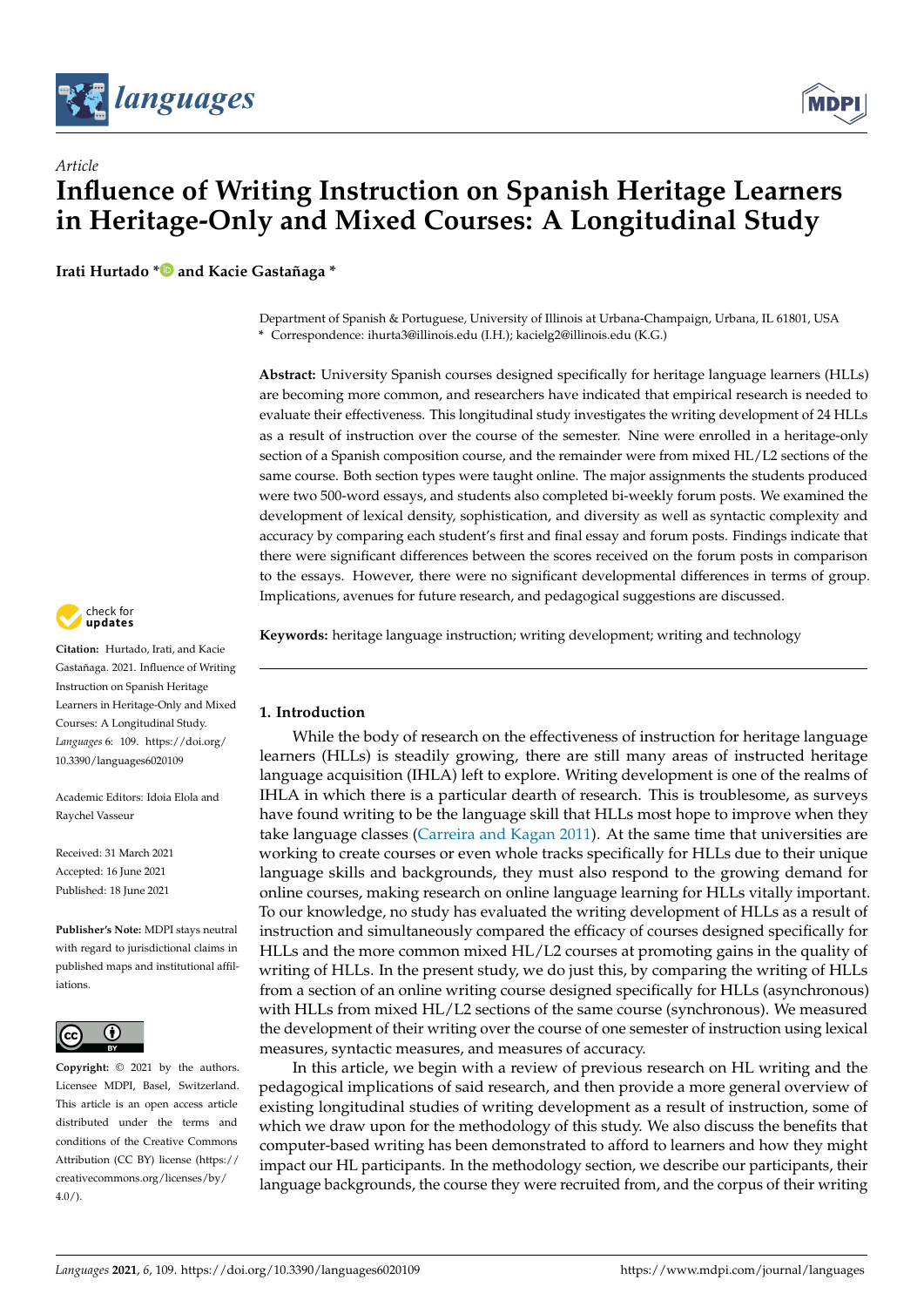that we examined. Finally, we present our findings regarding their writing development over the course of one semester using various lexical and syntactic measures. Implications, avenues for future research, and pedagogical suggestions are also discussed based on our findings.

# **2. Who Are Heritage Language Learners?**

While there is much debate around who should be considered a HLL, the most widelyaccepted definition of a HLL, and that which we adopted in this study, is that they are individuals who grow up hearing or speaking a language in the home that is different from the majority language of the society they live in [\(Vald](#page-16-0)és [2000\)](#page-16-0). These learners often become dominant in the societal language once they enter the school system. This switch from home language to societal language at a young age leads to a wide variety of language outcomes for HLLs [\(Montrul](#page-15-0) [2016\)](#page-15-0). While some achieve near-native proficiency, others become purely receptive users of the HL. On the whole, HLLs often have stronger speaking and listening skills than reading and writing due to their exposure to oral language in the home and lack of HL literacy education during childhood [\(Carreira and Kagan](#page-14-1) [2018\)](#page-14-1). Therefore, when they enter a language classroom at the university level, their language background, skills, and goals are quite different from those of L2 learners who are often only exposed to the language in a classroom setting.

### **3. Heritage Language Courses in Higher Education**

As the population of bilinguals grows in the United States, some universities have started to offer HL courses in order to address the specific needs of these speakers [\(Beaudrie](#page-13-0) [2011,](#page-13-0) [2012\)](#page-13-1). Spanish is the most commonly taught HL, due to its status as the second most spoken language in the country after English [\(Acosta and de la Cruz](#page-13-2) [2011\)](#page-13-2). However, the majority of universities that offer Spanish HL courses do not offer more than one or two courses, with only a handful of universities in the southwest of the country offering up to four courses [\(Beaudrie](#page-13-1) [2012;](#page-13-1) [Brown and Gregory](#page-14-2) [2018\)](#page-14-2). This means that at most colleges and universities, HLLs end up in mixed HL/L2 courses.

Furthermore, many HL programs face several challenges. For example, when only one course is offered (which is the most common scenario), it is often hard to find a time that is convenient for all HLLs interested in the class, which sometimes leads to the course being cancelled due to low enrollment [\(Bowles and Montrul](#page-14-3) [2014;](#page-14-3) [Brown and Gregory](#page-14-2) [2018\)](#page-14-2). Another problem is that most of these HL courses target HLLs with an intermediate or advanced proficiency level [\(Beaudrie](#page-13-3) [2006\)](#page-13-3). Thus, HLLs with lower proficiency levels have to enroll in courses that have been designed for L2 speakers instead, which might not always lead to equally positive outcomes [\(Fairclough](#page-14-4) [2011;](#page-14-4) [Felix](#page-14-5) [2004;](#page-14-5) [Potowski](#page-16-1) [2002\)](#page-16-1). Another challenge is that there is a scarcity of research investigating the outcomes of HL instruction, so further studies are needed in order to understand which teaching practices lead to greater results in HL courses [\(Montrul and Bowles](#page-15-1) [2017\)](#page-15-1).

### **4. Previous Studies on the Writing of HLLs**

Previous studies have reported that writing is the weakest skill of HLLs and the one they most want to improve [\(Spicer-Escalante](#page-16-2) [2005\)](#page-16-2). This is due to the fact that even though HLLs usually have strong oral and aural skills, they rarely write in their HL, which is almost exclusively used in the home [\(Carreira and Kagan](#page-14-0) [2011;](#page-14-0) [Mrak](#page-15-2) [2020\)](#page-15-2). For this reason, the writing of HLLs tends to be informal, inaccurate from a prescriptive perspective [\(Escobar and Potowski](#page-14-6) [2015\)](#page-14-6), and reflect orality [\(Callahan](#page-14-7) [2010;](#page-14-7) [Colombi](#page-14-8) [1997\)](#page-14-8). In fact, this is even the case of highly proficient HLLs, whose writing differs greatly from that of baseline speakers of the HL in question [\(Dengub](#page-14-9) [2012\)](#page-14-9).

Drawing from these differences, some scholars have suggested that HLLs would benefit from explicit instruction in their HL in order to develop a more academic writing style [\(Achugar and Colombi](#page-13-4) [2008;](#page-13-4) [Colombi](#page-14-10) [1995;](#page-14-10) [Colombi and Harrington](#page-14-11) [2014\)](#page-14-11). In this regard, [Beaudrie et al.](#page-13-5) [\(2014\)](#page-13-5) proposed a list of principles to be implemented during writing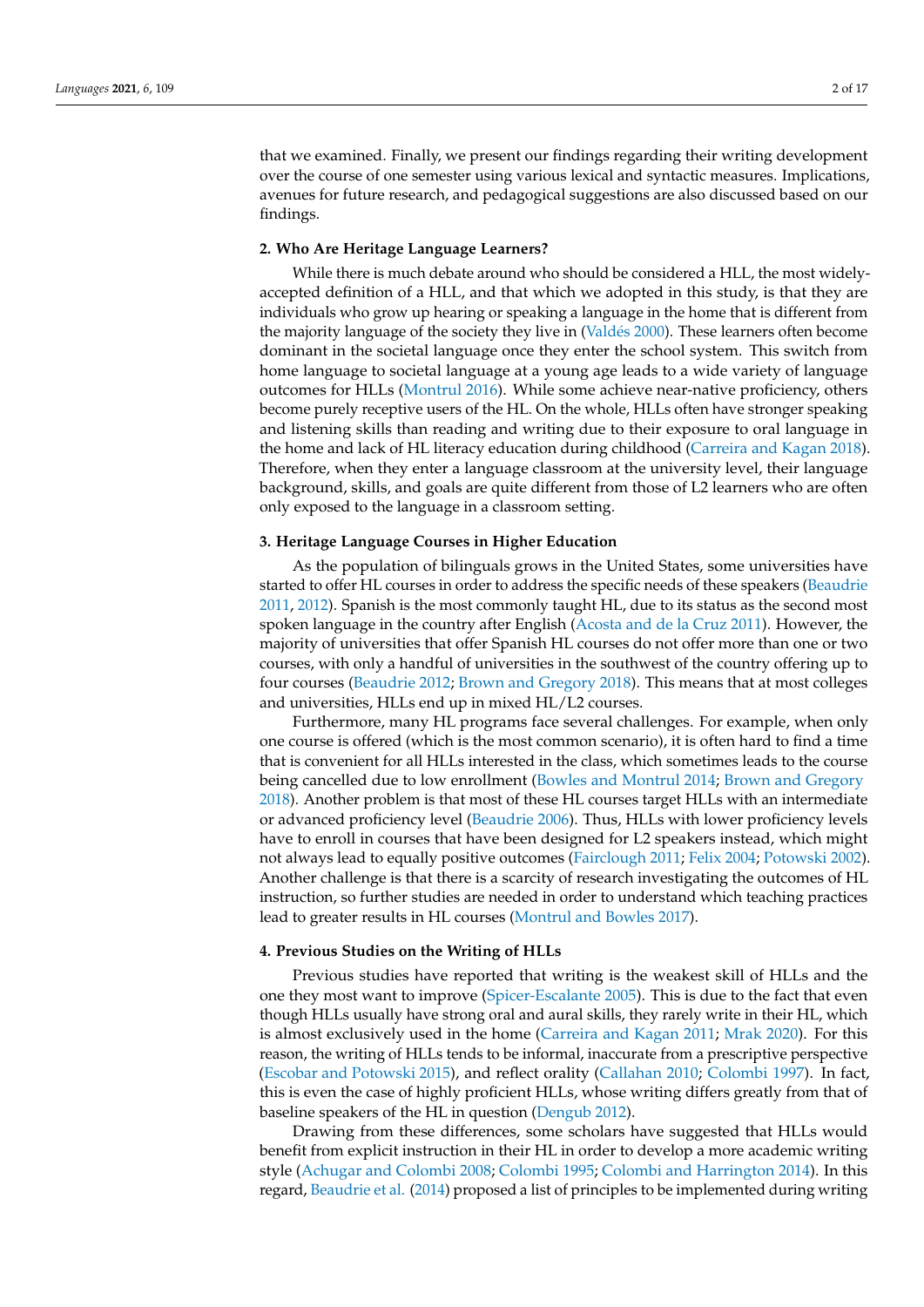instruction so that HLLs could develop their writing proficiency. In a similar fashion, [Chevalier](#page-14-12) [\(2004\)](#page-14-12) proposed a pedagogical model for HL writing classes that considered the various stages of the writing process.

# **5. Longitudinal Studies on the Impact of Instruction/Feedback on the Writing of HLLs**

Nevertheless, despite these well-informed proposals, little research so far has examined the impact of instruction on the writing skills of HLLs [\(Bowles](#page-14-13) [2018;](#page-14-13) [Montrul and](#page-15-1) [Bowles](#page-15-1) [2017\)](#page-15-1). The few available studies have examined HLLs' writing longitudinally and have focused either on instruction broadly or specifically on the role of feedback. For example, [Jegerski and Ponti](#page-15-3) [\(2014\)](#page-15-3) analyzed whether peer feedback was an effective method of writing instruction for HLLs at the university level. They tracked the writing development of 16 HLLs over a period of two weeks. The HLLs only seemed to improve in terms of number of words, but not in other quantitative measures such as lexical density or syntactic complexity. From a qualitative perspective, however, HLLs did report a self-perceived improvement as well as feeling more confident in their writing abilities thanks to the feedback received. In a study by Pé[rez-N](#page-15-4)úñez [\(2015\)](#page-15-4), on the other hand, two types of feedback were compared in a group of 12 HLLs over a period of four weeks: written corrective feedback and content feedback. Whereas the first type of feedback is based on explicit grammatical corrections, the second one places a greater emphasis on the structure and organization of ideas. Pérez-Núñez investigated improvement in the areas of complexity, accuracy, and fluency (CAF) and showed that HLLs who received content feedback made only superficial corrections, whereas those who received written corrective feedback improved their grammar, specifically their use of definite articles. No other grammatical improvements were observed from the set of features he investigated. These two studies show that feedback does not have an outsized impact on the development of HLLs' writing skills, at least not quantitatively in the short term. It could also be the case that changes can only be observed after a longer period of time [\(Polio and Shea](#page-15-5) [2014\)](#page-15-5).

A more recent study by [Bowles and Bello-Uriarte](#page-14-14) [\(2019\)](#page-14-14) examined the development of writing skills over the course of a semester (12 weeks) by comparing a group of instructed HLLs (*n* = 25) to an uninstructed group (*n* = 25). Writing development was measured in terms of lexical diversity, lexical density, lexical sophistication, syntactic complexity, accuracy, and fluency. Results showed that the instructed group slightly improved in lexical sophistication, syntactic complexity, and fluency. The uninstructed group, on the other hand, did not make any gains. A follow-up study [\(Bello-Uriarte](#page-14-15) [in press\)](#page-14-15) compared the use and development of three grammatical structures in the same instructed and uninstructed groups, now with 33 and 32 participants, respectively. Two of the structures were explicitly taught in the Spanish writing course the instructed group attended: the use of the preposition *a* in verbal periphrasis and the difference between the gerund and the infinitive. The third structure was not taught in class: gender assignment and agreement. Results revealed that none of the groups made any improvement in the case of gender assignment and agreement, probably due to not having received explicit instruction in this area. However, the instructed group did improve in their use of the preposition *a* with verbal periphrasis, while the uninstructed group did not. As for the use of gerunds and infinitives, there was not enough data to draw any firm conclusions.

Studies reviewed so far indicate that writing instruction or feedback does not always translate into an improvement in the writing skills of HLLs and, when it does, such improvement does not occur in all areas under study, as is common in writing development overall [\(Polio](#page-16-3) [2017\)](#page-16-3). Therefore, it is crucial to continue investigating this issue so that we have a better understanding of the effects of current pedagogical practices as well as of how these can be further developed to maximize improvement.

In this regard, one interesting line of research, and the one we followed in this study, is examining whether writing courses exclusively designed for HLLs result in greater improvement than the more common mixed HL/L2 writing courses. To our knowledge, no study has explored this question to date, even though HL programs are becoming increas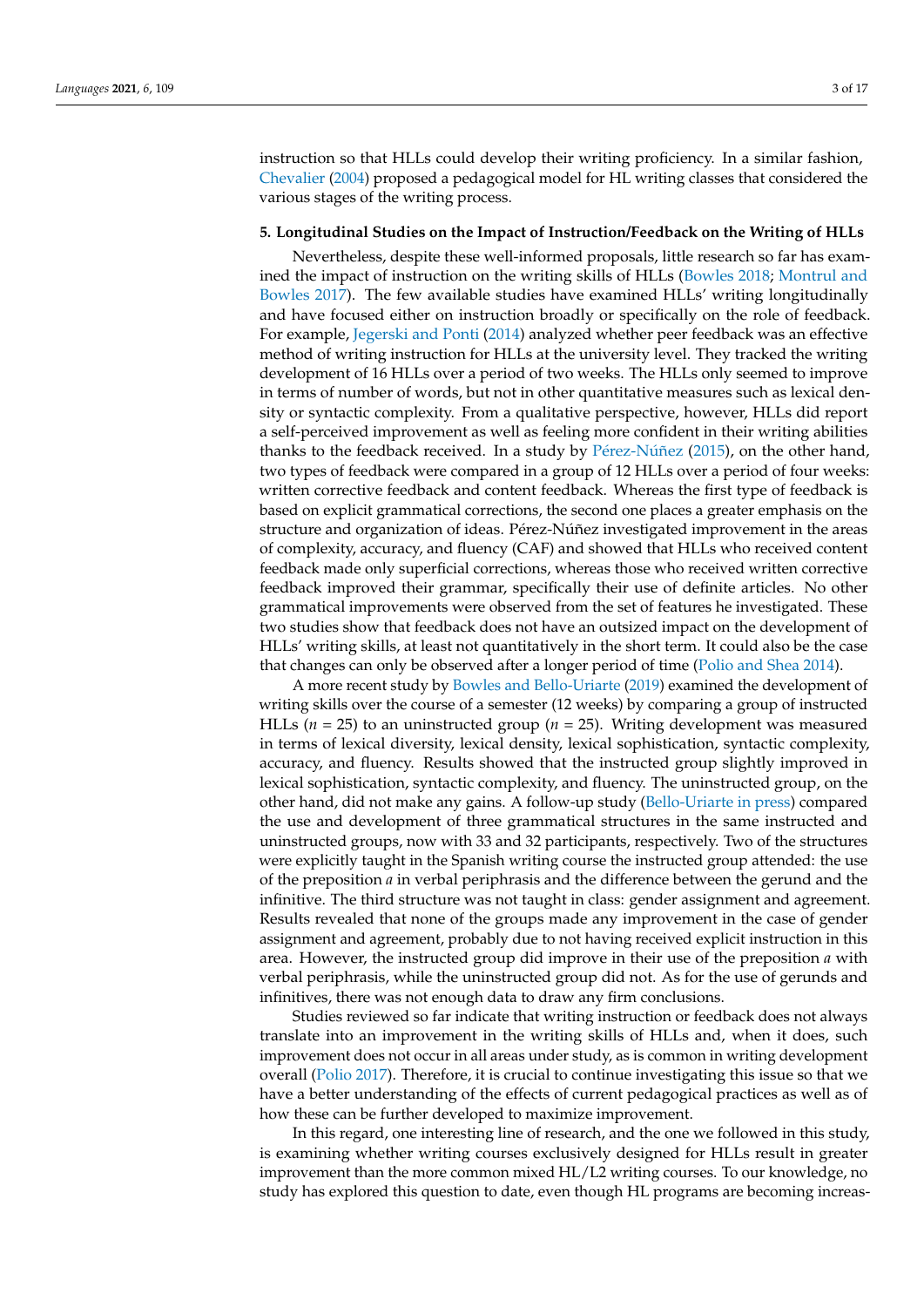ingly popular at the university level [\(Benmamoun et al.](#page-14-16) [2010\)](#page-14-16) and specific textbooks and

guidelines are being published to this aim (e.g., Francé[s and Ben](#page-14-17)ítez [2019;](#page-14-17) [Potowski](#page-16-4) [2017\)](#page-16-4). It was also imperative that we incorporated a technological component or perspective into our analysis of HL writing courses as this is overwhelmingly the most common writing format in university courses [\(Henshaw](#page-15-6) [2016;](#page-15-6) [Torres](#page-16-5) [2016\)](#page-16-5). This makes computerbased writing courses, and the research that examines them, both ecologically valid and necessary [\(Godwin-Jones](#page-14-18) [2018;](#page-14-18) [Elola and Oskoz](#page-14-19) [2017\)](#page-14-19). [Elola and Oskoz](#page-14-19) [\(2017\)](#page-14-19), in their conceptual article on the importance of digital literacy, advocate for writing classes in which students produce different kinds of written work apart from just formal essays, as modern communication takes place in many different arenas such as social media, comment threads, and blogs.

# **6. Writing Instruction and Technology**

A fair amount of recent research has examined the impact that composing on a computer and having access to the Internet has on students and on their written work and has found it to be overwhelmingly positive (e.g., [Williams and Beam](#page-16-6) [2019;](#page-16-6) [Chen](#page-14-20) [2016;](#page-14-20) [Lee](#page-15-7) [2015\)](#page-15-7). These studies have focused on the K–12 level and largely on first- and secondlanguage learners (e.g., [Oskoz and Elola](#page-15-8) [2014,](#page-15-8) [2016\)](#page-15-9), but two recent studies [\(Henshaw](#page-15-6) [2016;](#page-15-6) [Torres](#page-16-5) [2016\)](#page-16-5) have examined the effect of technology on HLLs taking university level Spanish writing courses.

[Henshaw](#page-15-6) [\(2016\)](#page-15-6) compared the grades and course evaluations of HLLs in a fully online course to those of L2 learners in a face-to-face course. Both groups reported being satisfied with the course in their evaluations and their final grades did not differ significantly between groups. These similarities indicate that online writing courses work well for HLLs at this level. [Torres](#page-16-5) [\(2016\)](#page-16-5) used a flipped classroom approach in a university-level Spanish writing course in which students viewed videos that discussed aspects of writing such as thesis statements instead of having in-class lectures on these topics. When asked if they felt these videos were beneficial, the 15 HLLs participating in the study reported that they found the videos to be useful because they could re-watch them as needed and that the videos made them more aware of the conventions they needed to use when writing.

Apart from these benefits, recent studies have shown that writing using computers as opposed to paper and pencil improves the students' ability to do text-level editing and organization such as outlining as well as sentence-level tasks like selecting appropriate vocabulary [\(Williams and Beam](#page-16-6) [2019;](#page-16-6) [Chapelle](#page-14-21) [2003\)](#page-14-21). It also has been shown to lead students to produce lengthier, higher quality texts [\(Goldberg et al.](#page-15-10) [2003;](#page-15-10) [Williams and Beam](#page-16-6) [2019\)](#page-16-6) observed improvement in the learners' ability to revise their own work successfully. At the high school level, using computers to write has been shown to improve students writing fluency as it allows them to recursively write and edit at the same time and overall lowers their cognitive load [\(Turner and Katic](#page-16-7) [2009;](#page-16-7) [Pennington](#page-15-11) [2004\)](#page-15-11).

In addition to the benefits computers afford learners in terms of the quality of their work and the recursivity of their writing processes, teenage students reported that they felt more creative and that they enjoyed writing more on the computer than with pencil and paper [\(Williams and Beam](#page-16-6) [2019\)](#page-16-6). The same learners also shared that they felt more motivated, engaged, and self-confident as a result of using technology to write. This may be a result of having access to a plethora of social tools such as blogs and vlogs as well as a wide variety of new digital genres such as YouTube videos and tweets, as [Elola and](#page-14-19) [Oskoz](#page-14-19) [\(2017\)](#page-14-19) point out. Students can now access and incorporate the same types of media they consume for their own enjoyment into their classwork. As writing can be an area of insecurity for many language learners, specifically HLLs studying their mother tongue, the confidence-boosting opportunities that computer-based writing affords are extremely valuable. Furthermore, writing in less traditional digital genres such as forum posts or blogs allows students to approach writing in a way that is less academic, focusing less on grammar and planning, and more on getting their message across. These types of writing activities can allow learners to become more fluent writers in their non-dominant language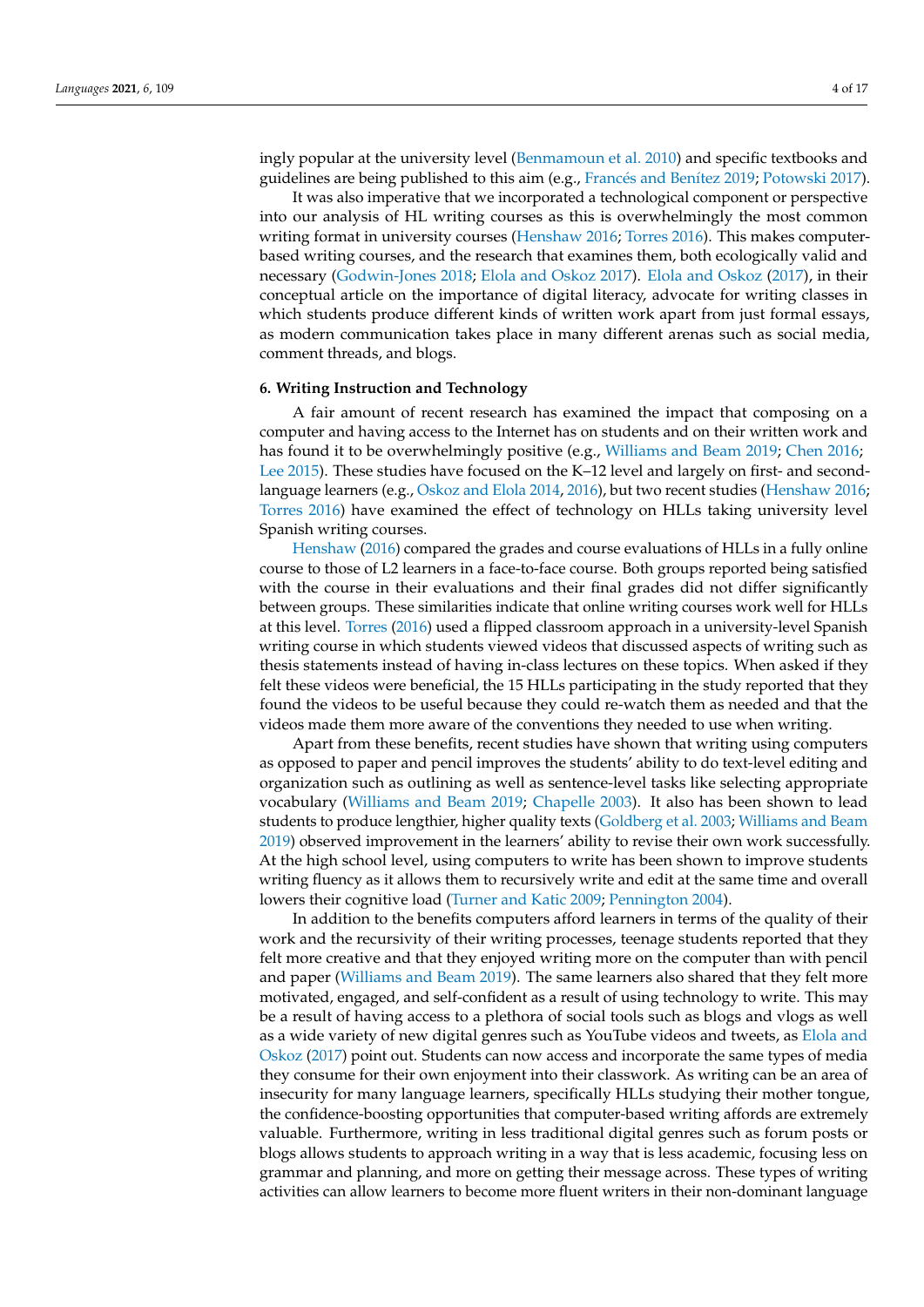by removing some of the expectations that traditional genres such as formal essays entail [\(Tabari](#page-16-8) [2016\)](#page-16-8).

Another key attribute of writing with technology is that, in many cases, it allows for immediate feedback from peers and instructors and promotes collaboration. [Goldberg et al.](#page-15-10) [\(2003\)](#page-15-10) reported that the writing process in technology-based classrooms is more social and collaborative in nature and other studies have found that learners may find peer feedback less threatening than teacher feedback [\(Williams and Beam](#page-16-6) [2019;](#page-16-6) [Lee](#page-15-7) [2015\)](#page-15-7). Therefore, peer feedback allows students to improve their work while avoiding additional stress. [Chen](#page-14-20) [\(2016\)](#page-14-20), in a meta-analysis of online peer feedback, found that students often preferred to provide feedback electronically as opposed to face-to-face as it was less personal, and they could take the time to think through what they wanted to say.

In sum, research indicates that access to online tools, the ability to write and edit recursively, and the type of immediate, low-stakes electronic peer feedback that is possible in computer-based writing classes all allow students to be more creative, engaged, and confident and help them to write longer, higher quality texts.

However, as previously stated, the majority of the existing research focuses on L1 learners at the K–12 level and to a lesser extent, on L2 learners. As HLLs differ from these groups in many ways due to their natural exposure to the language in the home, more research like the present study is needed to assess the impact of computer-based writing for this growing learner population.

### **7. The Present Study**

This study aimed to assess the effectiveness of writing instruction for HLLs by measuring the development of lexical density, lexical diversity, and lexical sophistication as well as syntactic complexity and accuracy in the writing of HLLs of Spanish over the course of one semester (16 weeks). Importantly, it also compared the progress made in these domains based on course type by comparing HLLs in a newly designed HL-specific section of a Spanish writing course and those in mixed HL/L2 sections.

The research questions that guide this study were:

- 1. How does instruction impact lexical density, lexical diversity, lexical sophistication, syntactic complexity, and accuracy in the writing of Spanish HLLs over the course of one semester?
- 2. Are there differences in the effectiveness of instruction between sections designed specifically for HLLs of Spanish and mixed HL/L2 classes?
- 3. Does assignment type (forum post vs. essay) interact with the lexical and syntactic measures described above? If so, how?

Since the few studies that have examined HLLs' writing development in HL writing courses have not found conclusive evidence of the impact of instruction (e.g., [Bello-Uriarte](#page-13-6) [2019;](#page-13-6) Pé[rez-N](#page-15-4)úñez [2015\)](#page-15-4) and improvements have usually been mild, we did not expect large gains nor gains in all aspects of writing. Regarding differences in terms of groups of students, we started by proposing a null hypothesis, since this study is the first to compare writing development in heritage-only and mixed HL/L2 courses. Finally, our third question looked at differences in terms of types of assignments. Even though previous research has not found assignment type to be a significant variable, we decided to include it due to differences in the way students were expected to approach each of the assignments (see the following section for more information on this). In general, because forum posts were more informal and unplanned than essays and vice versa, we wanted to be able to control for these differences in our analysis.

# **8. The Course**

Data were collected in a fifth-semester course designed for students who had taken intermediate-level grammar courses or who could demonstrate an equivalent ability in Spanish as a result of previous studies or natural exposure to the language. Students signed up for the heritage-only section based on self-identification as HLLs. During the semester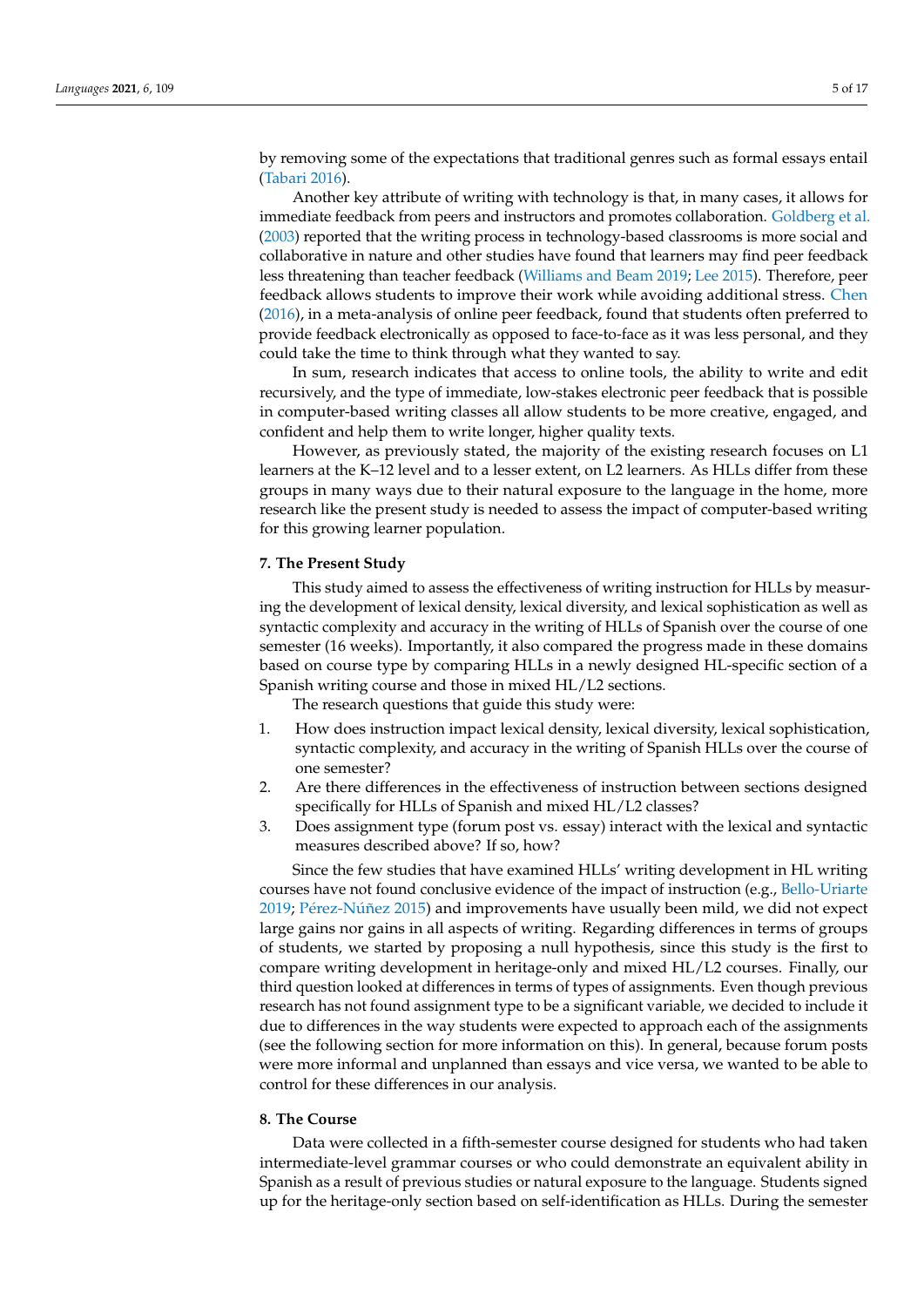the study was conducted, there was only one heritage-only section. However, in the past, more than one section has been offered if there was interest. Still, many HLLs instead signed up for the mixed HL/L2 sections, mostly due to personal preference, as the mixed sections were taught synchronously while the heritage-only section was asynchronous. The reason for this is practical in nature, as it was impossible to find one common time that would work for all interested HL students. This type of conflict is quite common in areas of the U.S. where the heritage population does not constitute a large proportion of the student body (see [Bowles and Montrul](#page-14-3) [2014](#page-14-3) for a discussion on this). Both section types were taught online. The only other major difference between the sections was the textbook, although these were also quite similar. In the heritage-only section of the course, [Potowski'](#page-16-4)s [\(2017\)](#page-16-4) e-textbook *Conversaciones escritas* (Written Conversations) (1st edition), which is used in HL writing courses nationwide, was used as the basis for class activities. In the mixed HL/L2 sections, the e-textbook used was [Henshaw'](#page-15-12)s [\(2020\)](#page-15-12) *Comunicación escrita* (Written Communication) (3rd edition), which is designed to meet the needs of both L2 and HLLs, though is not specialized for the latter.

The curriculum for this course reflected a post-process approach to writing following a genre-based methodology and promoting interaction among students, while still allowing for revisions and the provision of feedback. Post-process approaches to writing are characterized for promoting a social perspective on writing, as opposed to process approaches to writing, which are more individualistic or even asocial [\(Hyland](#page-15-13) [2011\)](#page-15-13). In both section types, all writing and activities were done using a computer. The major assignments in the course were essays of different genres. For each essay, students would start by turning in a draft version of approximately 500 words in length that responded to a prompt provided by the instructor (see example below). Then, they would meet one-to-one with their instructors via Zoom to receive feedback on the draft, after which they would produce a longer final essay of about 1400 words in total. Feedback provided by instructors focused on content and structure rather than on form, making sure students followed genre-specific conventions. The Zoom sessions to receive feedback were structured the following way: students would sign up for an individual slot using SignUpGenius. During the Zoom meeting, students would share their screen with the instructor so that they could read the student's draft. Then, the instructor would make comments to the student concerning the prompt (in case students had not followed all instructions), content, and overall structure. These comments were discussed orally by looking at the student's draft. Students could also ask questions if they wished. Grammar issues were only addressed if errors made it hard to understand what the student was trying to convey. Students in the mixed HL/L2 sections produced two essays, one argumentative and one analytical, while students in the heritage-only section produced three, one narrative that was largely biographical, one argumentative, and finally, one analytical essay. Students in the heritage-only section wrote an additional essay because they did not have weekly synchronous hours and therefore had more time to write.

Para esta composición, vas a escribir un ensayo analítico. Debes analizar una o dos obras (pinturas, películas, poemas, cuentos, etc.). Los únicos requisitos son: (1) la obra debe ser de un artista hispano (puede ser de Estados Unidos, pero debe ser latino); (2) si es un texto, canción o película debe ser en español; (3) no debe ser una obra súper famosa que ya ha sido analizada muchas veces (por ejemplo, "Autorretrato" de Frida Kahlo). [*For this composition, you are going to write an analytical essay. You must analyze one or two artworks (paintings, movies, poems, stories, etc.). These are the requirements: (1) the artwork must be by a Hispanic artist (they can be from the United States, but they must be Latino); (2) if it is a text, song, poem or movie, it must be in Spanish; (3) it can't be a very famous artwork that has been widely analyzed (e.g., "Autorretrato" by Frida Kahlo).*]

All assignments that students from both sections had to complete revolved around the essays. Usually, they would start by reading sample texts belonging to the genre that was the focus of the essay. Then, they would complete some reading comprehension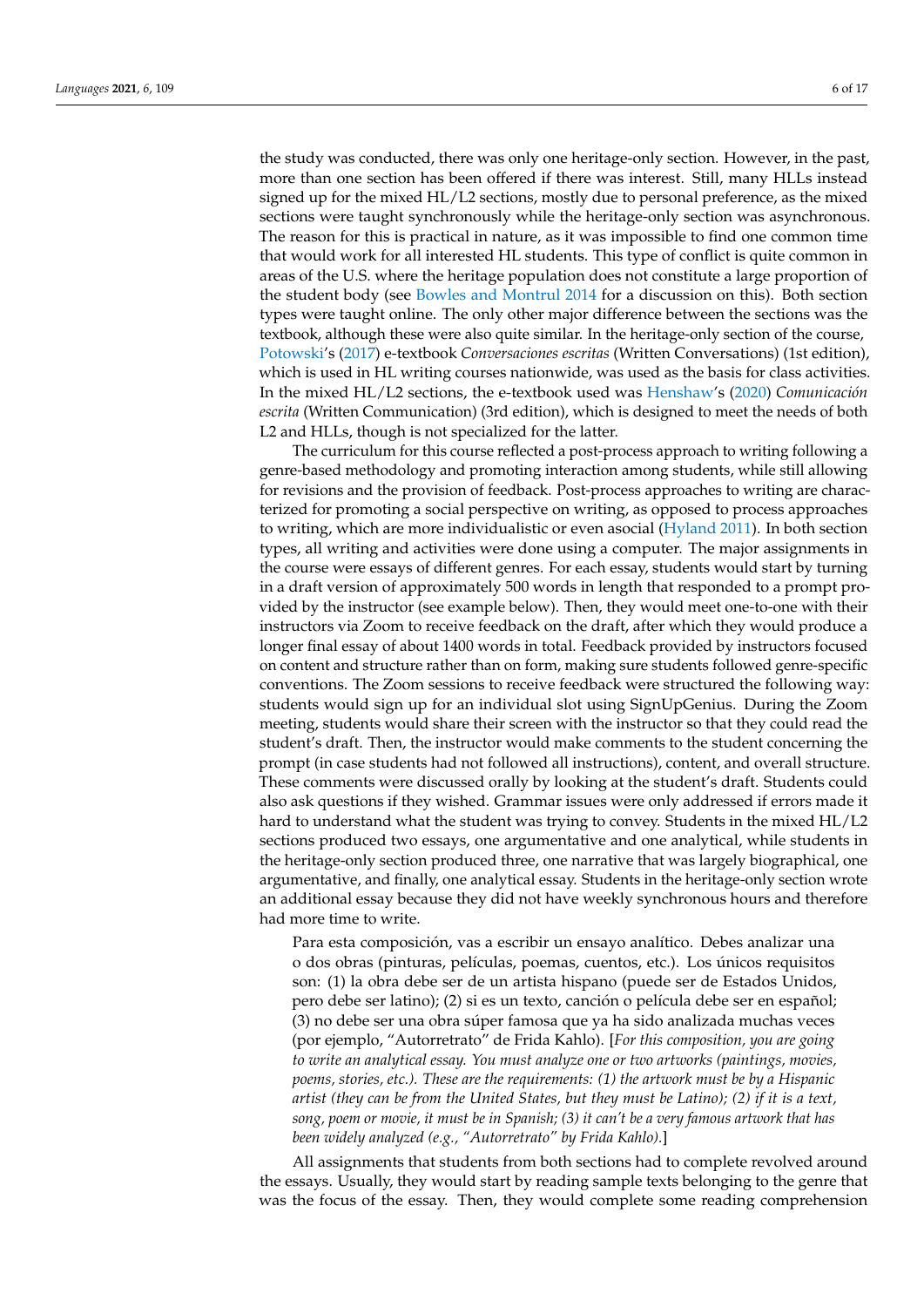activities that took place either during class time (small group discussions), in the case of the synchronous sections, or via forum posts in the case of the asynchronous section. Once students had discussed the content of the readings, they would move on to understanding the structure and conventions of the genre. This was done differently in each section type. In the synchronous sections, the instructor would give short lectures and show examples. In the asynchronous section, students were provided with readings and short presentations on the topic via the online platform. These presentations were designed using the learning management system and, in some cases, there were some questions embedded to make sure students understood the information. Most of these questions were multiple-choice and were graded automatically by the learning management system. Students had two attempts for each question. After this, the production of each major essay began with a phase of brainstorming, which students from both sections completed using various digital tools such as Pinterest and scoop.it, among others. These two tools were collaborative content curation tools that allowed students to post content related to a specific topic as well as to receive comments (or feedback, in general) from their peers. The process of brainstorming required students to identify sources and analyze them from news pages, YouTube, online repositories of art, and any other online sources they considered relevant. Students had to comment on the sources their peers had found and discuss whether these were appropriate or not. These discussions happened online in both sections, mostly using forum posts, though sometimes alternative tools like Google Docs or Pinterest were used. Students then moved on to the development of a paragraph, and eventually to the organization and production of a full-length essay. Throughout the development of the essay, students received more feedback from their peers via the online forum posts. The learners produced an average of two forum posts per week, regardless of section type. Time spent on the forum posts was not long, often around 15 min each in the synchronous sections and although we were not able to measure the exact amount of time students in the asynchronous section spent on each post, we expected that it was similar as 15 min is sufficient for them to respond to each prompt. Occasionally, when appropriate for the topic, students commented on each other's posts. The goal of commenting was most often to give feedback to their peers on their ideas or the organization of their message. This was done two or three times during the semester.

Regarding the role of instructors, they did not provide feedback on any of the forum posts or online discussions, since these were simply graded as 'credit'/'no credit'. However, they did provide feedback on the different versions of the essays, as previously mentioned. Overall, the role of instructors was mostly limited to giving short lectures during class time and guiding students through the daily pair and individual writing activities (in the synchronous sections), providing feedback on the essays, and updating the grades for the forum posts ('credit'/'no credit'). Additionally, they also held weekly office hours that students could attend if they had any questions or issues with the course. Each section was taught by a different instructor, all of them experienced teaching assistants with several years of experience teaching Spanish courses at the college-level. These teaching assistants were PhD students and had received formal training in language teaching including HL teaching, with some focus on the differences between HL and L2 learners when it comes to writing in Spanish.

The first drafts of the essays were submitted in weeks 3, 7, and 13 of the semester in the heritage-only section and in weeks 4 and 13 in the mixed HL/L2 sections. Our corpus consisted of four written assignments from each student: the first drafts of two of the essays, which had approximately 500 words each, and two of the weekly forum posts (about 200 words each). In order to examine the students' longitudinal writing development over the course of the semester, we analyzed the first and last essay draft for each section as well as the first and last forum posts. One could argue that genre could have a considerable effect on the students' writing, and in fact, it has been demonstrated to do so in some previous studies [\(Bi](#page-14-22) [2020;](#page-14-22) [Elola and Oskoz](#page-14-23) [2010,](#page-14-23) [2014;](#page-14-24) [Yoon and Polio](#page-16-9) [2017\)](#page-16-9). However, we did not consider genre as a variable in this study to preserve ecological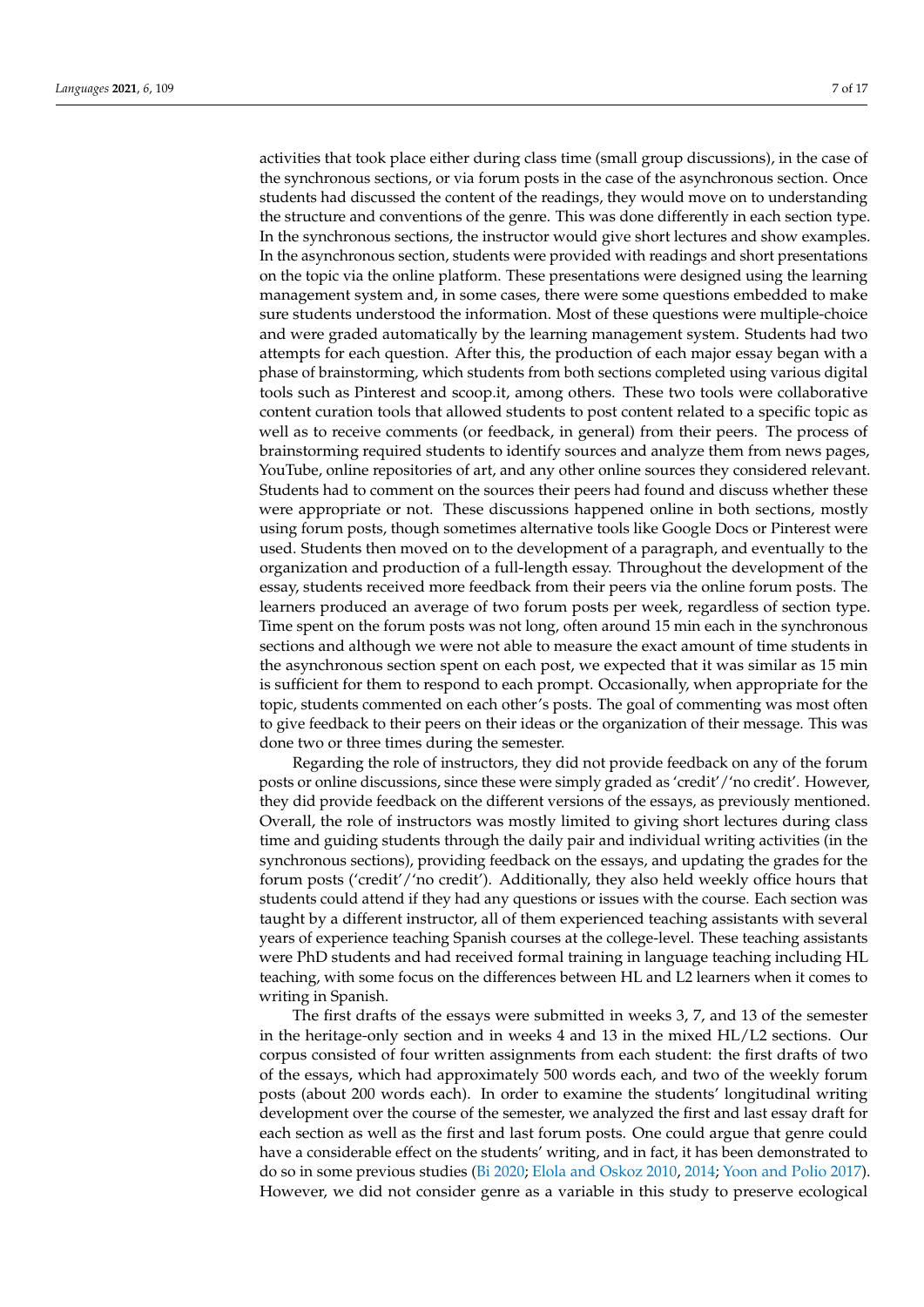validity because the genre of the first essay was different in each section (narrative in the heritage-only section and argumentative in the mixed HL/L2 section).

# **9. Materials and Methods**

# *9.1. Measures*

Since the 1970s, researchers have endeavored to find measures that could quantify L2 speakers' linguistic development in several domains including writing [\(Larsen-Freeman](#page-15-14) [1978\)](#page-15-14). The complexity, accuracy, and fluency triad, most commonly known as CAF, has been widely used to assess L2 writing for several decades now [\(Housen et al.](#page-15-15) [2012\)](#page-15-15). These measures, which have also been employed in previous research to assess HLLs' writing (e.g., [Bello-Uriarte](#page-13-6) [2019;](#page-13-6) [Dengub](#page-14-9) [2012;](#page-14-9) [Elola and Mikulski](#page-14-25) [2016;](#page-14-25) Pé[rez-N](#page-15-4)úñez [2015\)](#page-15-4), have often been complemented with other lexical measures in order to get a better picture of language learners' writing performance [\(Skehan](#page-16-10) [2009\)](#page-16-10). This means that L2 writing research (and HL writing research, by extension) employs various measures to gather data on multiple linguistic features.

For this paper, we decided to use most of the measures by [Bowles and Bello-Uriarte](#page-14-14) [\(2019\)](#page-14-14) given the similarities between the two studies. Thus, we examined syntactic complexity, accuracy, lexical density, lexical diversity, and lexical sophistication. In what follows, we define each measure and explain how it was calculated. Note that we did not examine fluency (a key component of the CAF triad), as it is calculated based on the time it takes the learner to write the whole text, a piece of information that we could not collect due to the nature of the course.

Syntactic complexity refers to the range of syntactic structures produced as well as the degree of sophistication of those structures [\(Ortega](#page-15-16) [2003\)](#page-15-16). Several indices have been used to operationalize the construct of syntactic complexity, usually involving extensive manual coding and, hence, not large amounts of data (Bulté [and Housen](#page-14-26) [2012;](#page-14-26) [Norris](#page-15-17) [and Ortega](#page-15-17) [2009;](#page-15-17) [Wolfe-Quintero et al.](#page-16-11) [1998\)](#page-16-11). For our study, we followed Bowles and Bello-Uriarte's operationalization and calculated syntactic complexity as the number of clauses per T-unit. The term 'T-unit' was introduced by [Hunt](#page-15-18) [\(1965\)](#page-15-18) and refers to an independent clause plus all the subordinate clauses attached to it. If a sentence consisted of two or more coordinated clauses, these were counted as individual T-units. Table [1](#page-7-0) shows a sample calculation of syntactic complexity. Additionally, and in order to ensure inter-rater reliability, 20% of all texts were coded by two researchers and the percent of exact agreement for clauses per T-unit was calculated, reaching 92%. Disputed cases were determined through discussion. The remaining texts were then distributed between the two researchers and coded individually.

| Original sentence     | La imagen es informativa y enseña a una mujer negra esclava<br>indígena que está peleando con militares |  |  |  |
|-----------------------|---------------------------------------------------------------------------------------------------------|--|--|--|
| T-units               | La imagen es informativa                                                                                |  |  |  |
|                       | y enseña a una mujer negra esclava indígena que está peleando<br>con militares                          |  |  |  |
| Clauses per<br>T-unit | La imagen es informativa $=$ 1 clause                                                                   |  |  |  |
|                       | y enseña a una mujer negra esclava indígena + que está<br>peleando con militares = 2 clauses            |  |  |  |

<span id="page-7-0"></span>**Table 1.** Sample calculation for syntactic complexity.

Accuracy, as opposed to syntactic complexity, is a more straightforward construct [\(Pallotti](#page-15-19) [2009\)](#page-15-19), and it is associated with correctness. In other words, accuracy describes the ability to write (and to use language, in general) in an error-free manner. Therefore, we calculated it by dividing the number of error-free T-units in a text by the total number of T-units. We followed Bowles and Bello-Uriarte's analysis in that we only took into account the following types of errors: gender agreement, number agreement, verb agreement, miss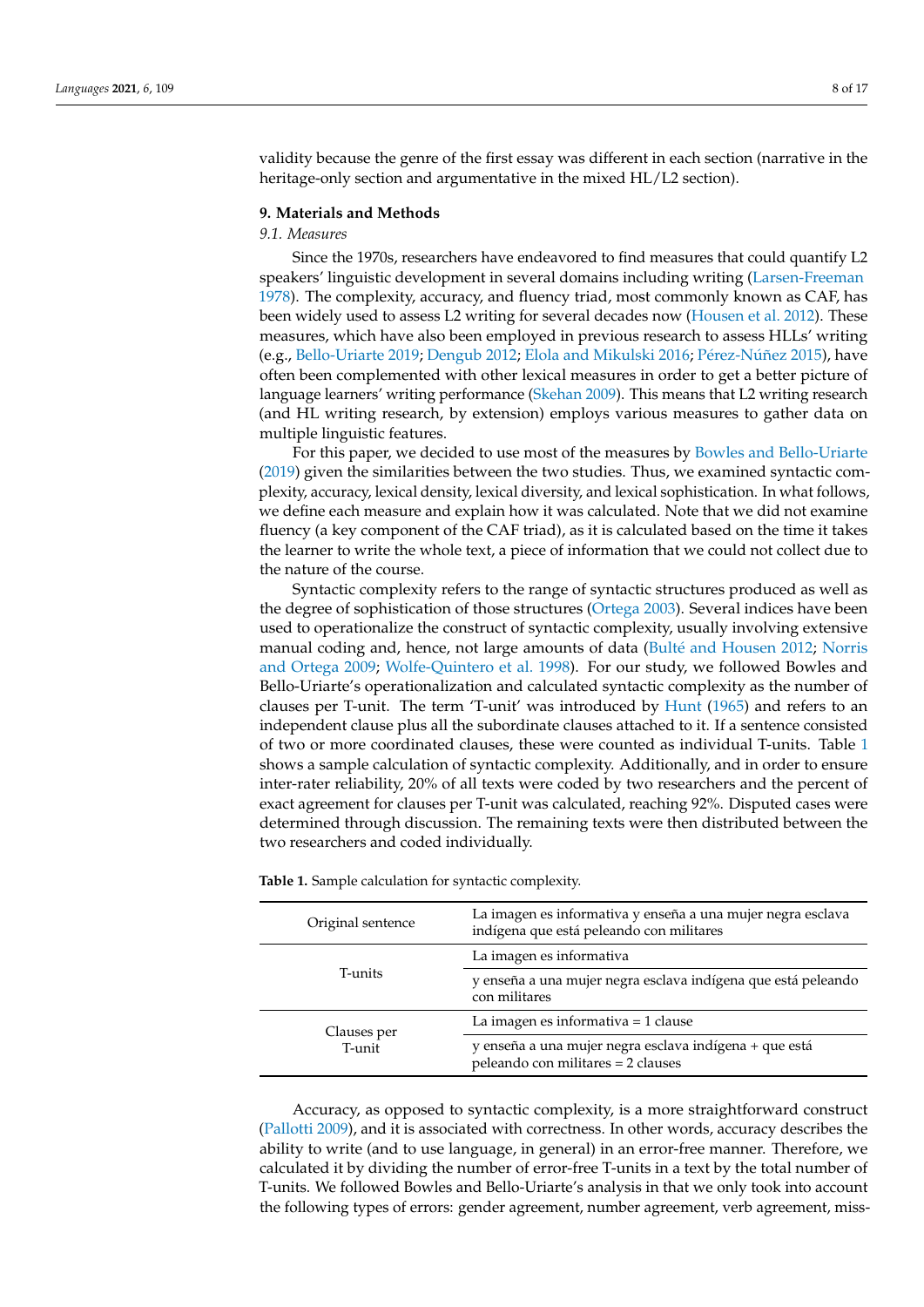ing articles, verb tense, verb aspect, mood, *ser/estar* (i.e., Spanish copula), extra or missing words, gerund/infinitive use, preposition selection, word order, missing clause complements, and lexical problems. The notion of what constitutes an 'error' has been widely discussed in the literature, but it is usually defined as a deviation from the native norm [\(Hammerly](#page-15-20) [1991;](#page-15-20) [Wolfe-Quintero et al.](#page-16-11) [1998\)](#page-16-11). Since our research deals with HLLs, whose language use and writing is often unique in comparison to that of monolingual Spanish speakers and L2 learners [\(Montrul](#page-15-0) [2016;](#page-15-0) [Polinsky](#page-15-21) [2018\)](#page-15-21), we did not count English borrowings or uniquely U.S. Spanish words as inaccurate and instead focused on 'acceptability' or 'appropriateness' as defined by [Ellis](#page-14-27) [\(2008\)](#page-14-27) and [Polio](#page-15-22) [\(1997\)](#page-15-22). For example, phrases such as *atender a la escuela* ("attend school") or *ser elegible* ("be eligible") were considered acceptable in place of their standard alternatives (asistir a la escuela; ser apto), since the first is quite common in U.S. Spanish. Percent of exact agreement was also calculated based on 20% of all the texts, which were double-coded. Agreement reached 91%, and disputed cases were also discussed. Each rater then coded half of the remaining texts individually. The raters were one native speaker and one near-native second language learner of Spanish. Both teach Spanish at the university level.

Lexical diversity, on the other hand, refers to "the range of different words used in a text" [\(McCarthy and Jarvis](#page-15-23) [2010,](#page-15-23) p. 381). Lexical diversity has been found to correlate with vocabulary knowledge and writing quality, among others. The most common way of measuring it is by calculating the type-token ratio of a text (TTR) [\(Templin](#page-16-12) [1957\)](#page-16-12). TTR is calculated by dividing the number of 'types' in a text (i.e., unique words) by the total number of 'tokens' (i.e., words). Typically, the more types there are, the more diverse the vocabulary is in a text. That is, there is a positive correlation between types and tokens in a text. Nevertheless, TTR has been claimed to be very sensitive to text length, so most researchers use a modified version of this measure. In our case, we used the measure of textual lexical diversity (MTLD) following [Bowles and Bello-Uriarte](#page-14-14) [\(2019\)](#page-14-14). Given that the algorithm to calculate MTLD is quite complex, researchers usually rely on specific software for this calculation. We decided to use the open-source R package *koRpus* [\(Michalke](#page-15-24) [2021\)](#page-15-24), which contains a function to calculate the MTLD for a text or group of texts.

The last two measures, lexical density and lexical sophistication, are used to indicate how rich a text is from a lexical perspective. Lexical density is the percentage of lexical words or content words (i.e., nouns, verbs, adjectives, and adverbs) in relation to the total number of words in a text [\(Laufer and Nation](#page-15-25) [1995\)](#page-15-25). Because content words are the ones that convey information, a text will be more informative ('denser') the greater the number of content words. Lexical sophistication, on the other hand, is "the percentage of 'advanced' words in a text" [\(Laufer and Nation](#page-15-25) [1995,](#page-15-25) p. 309). The term 'advanced' here is very subjective and can thus be interpreted in different ways. However, following [Bowles and Bello-Uriarte](#page-14-14) [\(2019\)](#page-14-14), we interpreted 'advanced' as 'infrequent'. Whether a word was infrequent or not was determined in reference to the *Corpus del Español* [\(Davies](#page-14-28) [2006\)](#page-14-28), a popular Spanish corpus containing 20 million words from oral and written sources. We took the first 2000 most common lemmas in the corpus as being 'frequent' in such a way that only lemmas not included in that set could be considered 'infrequent' (and thus 'advanced'). We then divided the number of advanced lemmas by the total number of lemmas and multiplied the result by 100.

# *9.2. Participants*

All 24 participants were second-generation HLLs attending an American university in the Midwest. They were born in the U.S. to Spanish-speaking parents, with whom they grew up hearing and speaking Spanish at home. Since they all learned English once they started school (around the age of five), they were sequential bilinguals.

Out of the 24 students who participated in the study, nine were enrolled in the heritageonly section, whereas the other 15 were recruited from the other sections of the course that enrolled both L2 and HL learners. Each student completed a portion of the written Spanish DELE test in order to assess their proficiency. This test has been widely used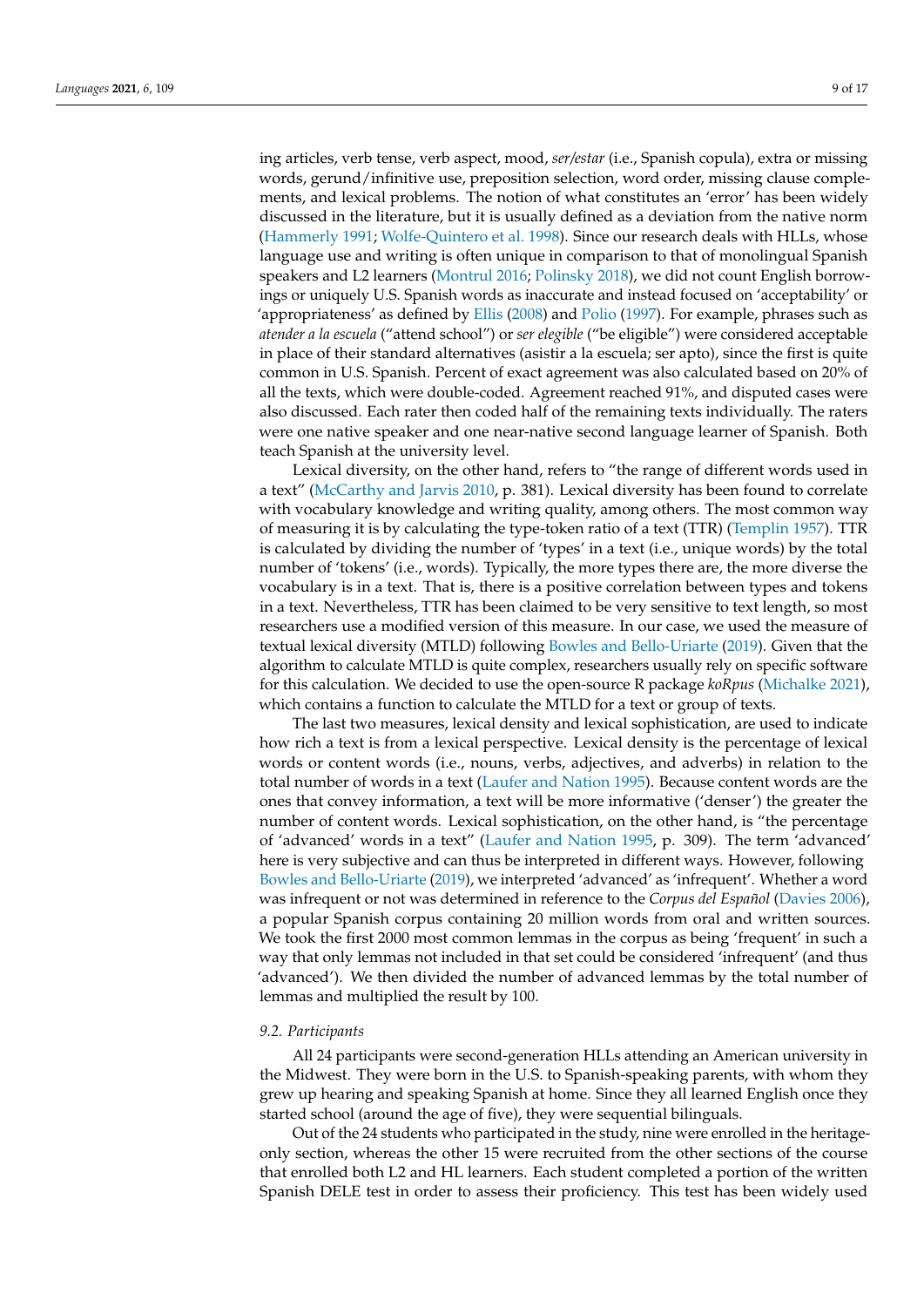in previous studies with Spanish heritage speakers (e.g., [Montrul and Slabakova](#page-15-26) [2003;](#page-15-26) [Montrul](#page-15-27) [2004\)](#page-15-27). Students in the heritage-only section obtained a mean score of 36.56 points out of 50 (*SD*: 5.88) on the test, whereas students in the mixed section obtained a mean score of 35.80 points (*SD*: 5.71). Following the DELE's scoring protocols, this is interpreted as having an upper-intermediate level of Spanish. There were no significant differences between the two groups in terms of proficiency, as an independent samples *t*-test showed,  $t(22) = 0.31, p = 0.759.$ 

When asked about previous writing courses they had taken in college, 14 of them said they had taken one writing course in English (six students from the heritage-only section and eight students from the mixed section). The remaining 10 had not previously taken any writing courses. Given that all undergraduate students in the U.S. are required to take at least one composition course in English, this means that these 10 students had placed out of the composition requirement. None of the students reported having previously taken a writing course in Spanish.

#### **10. Results**

Before running any statistical analyses on the writing measures under consideration, we checked that our data were normally distributed via the Shapiro–Wilk test of normality. Likewise, we also checked for homogeneity of variances using Levene's test. The tests showed that all variables were normally distributed and presented equal variances, except for syntactic complexity, which was not normally distributed but rather positively skewed. Following [Curran-Everett](#page-14-29) [\(2018\)](#page-14-29), the data for syntactic complexity were log-transformed, resulting in a normal distribution. In Table [2,](#page-9-0) we present descriptive statistics for all writing measures by group, time, and assignment type.

| <b>Essays</b>                             |                                 |                                 |                            |                          |  |  |
|-------------------------------------------|---------------------------------|---------------------------------|----------------------------|--------------------------|--|--|
|                                           | Heritage-Only Section $(n = 9)$ |                                 | Mixed Section ( $n = 15$ ) |                          |  |  |
|                                           | Time 1                          | Time 2                          | Time 1                     | Time 2                   |  |  |
| Syntactic complexity                      | 1.55(0.23)                      | 1.74(0.19)                      | 1.78(0.21)                 | 1.79(0.33)               |  |  |
| Syntactic complexity<br>(log-transformed) | 0.43(0.15)                      | 0.55(0.11)                      | 0.57(0.12)                 | 0.57(0.19)               |  |  |
| Accuracy                                  | 49.67 (19.41)                   | 53.33 (22.01)                   | 51.87 (22.86)              | 63.58 (24.89)            |  |  |
| Lexical diversity                         | 83.42 (16.49)                   | 71.42 (17.47)                   | 68.06 (15.39)              | 57.71 (12.42)            |  |  |
| Lexical density                           | 50.08 (1.87)                    | 49.72 (3.08)                    | 48.89 (2.61)               | 48.95 (2.24)             |  |  |
| Lexical sophistication                    | 29.92 (3.63)                    | 32.78 (3.61)                    | 31.89 (7.80)               | 30.33 (7.09)             |  |  |
|                                           | <b>Forum Posts</b>              |                                 |                            |                          |  |  |
|                                           |                                 | Heritage-Only Section $(n = 9)$ |                            | Mixed Section $(n = 15)$ |  |  |
|                                           | Time 1                          | Time 2                          | Time 1                     | Time 2                   |  |  |
| Syntactic complexity                      | 1.49(0.28)                      | 1.59(0.42)                      | 1.81(0.32)                 | 2.00(0.50)               |  |  |
| Syntactic complexity<br>(log-transformed) | 0.38(0.19)                      | 0.44(0.26)                      | 0.58(0.18)                 | 0.67(0.24)               |  |  |
| Accuracy                                  | 52.00 (21.13)                   | 45.78 (7.81)                    | 64.20 (28.99)              | 65.66 (24.95)            |  |  |
| Lexical diversity                         | 65.59 (10.39)                   | 84.90 (14.41)                   | 63.95 (12.70)              | 68.06 (12.28)            |  |  |
| Lexical density                           | 45.46 (2.64)                    | 48.49 (2.43)                    | 46.64 (4.51)               | 47.52 (2.67)             |  |  |
| Lexical sophistication                    | 15.36 (3.66)                    | 20.76 (3.54)                    | 16.88 (8.46)               | 19.56 (4.76)             |  |  |

<span id="page-9-0"></span>**Table 2.** Descriptive statistics for all writing measures (means and SE).

For each writing measure, we ran a three-factor ANOVA to determine whether there were differences between groups, time, and type of assignment. When a main effect or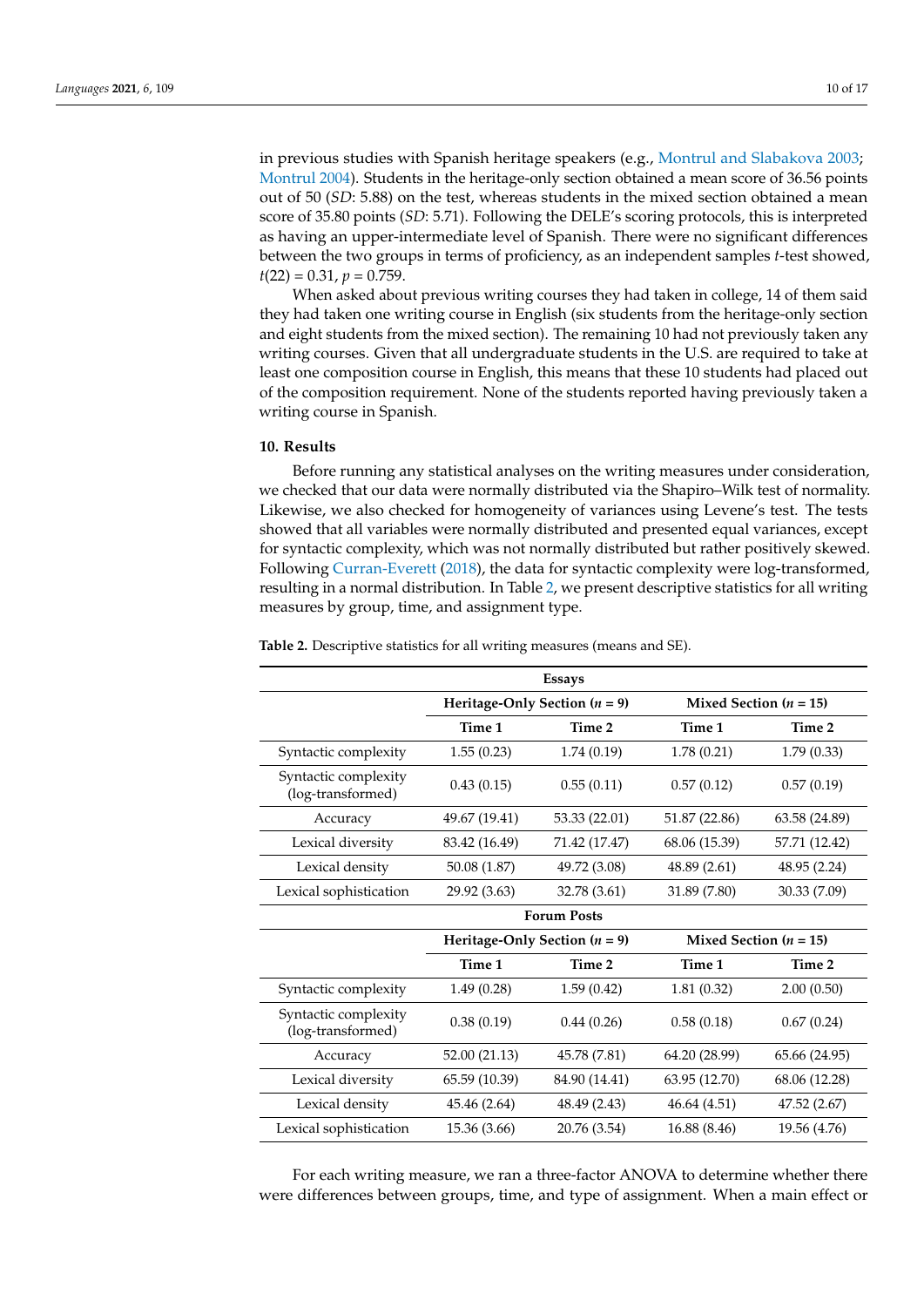interaction was significant, we conducted a Tukey's post-hoc test to further investigate the source of the statistical significance. interaction was significant, we conducted a Tukey's post-hoc test to further investigate meracuon was significant, we conducte  $\mathbf{c}_{\mathbf{c}}$  or the Statistical significance.

For each writing measure, we range the contribution measure, we range there are  $\mathcal{A}^{\text{max}}$ 

Regarding syntactic complexity, the ANOVA showed that there were only significant differences for the variable group  $(F(1,88) = 14.08, p < 0.001, d = 0.78)$ , with the students in the heritage-only section receiving lower scores overall in this measure. The same pattern<br> $\frac{1}{2}$ was also observed for accuracy  $(F(1,88) = 8.41, p = 0.025, d = 0.48)$ . differences for the variable group (*F(1,88)* and *F(1,88)* and *p* = 0.000 signals in the students in the students in the students in the students in the students in the students in the students in the students in the stu

Turning now to lexical measures, the ANOVA for lexical density revealed that there were significant differences in terms of assignment type  $(F(1,88) = 14.01, p < 0.001, d = 0.76)$ , with both groups receiving lower scores on the forum posts than on the essays, regardless with both groups receiving lower scores on the forum posts than on the essays, regardless of the section they were enrolled in. This same pattern was also observed in the case of lexical sophistication  $(F(1,88) = 5.84, p < 0.001, d = 2.13)$ . Finally, two significant differences emerged from the ANOVA for lexical diversity. Thus, there were significant differences emerged from the ANOVA for lexical diversity. Thus, there were significant differences for the variable group  $(F(1,88) = 16.46, p < 0.001, d = -0.81)$  as well as for the interaction between time and type of assignment  $(F(1,88) = 13.41, p < 0.001)$ . The heritage-only group seemed to have higher scores overall. Regarding the interaction effect, it seems that students in both groups received higher scores in the forum posts at the end of the semester (increase), whereas their scores for the essays decreased (Figure [1\)](#page-10-0). we have significant differences in the significant terms of a *F*( $\alpha$ <sub>1,88</sub>) = 14.01, *p* = 0.001, *p* = 0.76

<span id="page-10-0"></span>

**Figure 1.** Lexical diversity by group, time, and type of assignment (means and SE). **Figure 1.** Lexical diversity by group, time, and type of assignment (means and SE).

### **11. Discussion**

This study examined the effect of writing instruction on a group of 24 HLLs, some of them enrolled in a heritage-only section  $(n = 9)$  and the remainder enrolled in mixed HL/L2 sections ( $n = 15$ ). All sections were taught online and made extensive use of technology.

Our first research question asked whether one semester of writing instruction had any effect on the writing skills of HLLs in terms of syntactic complexity, accuracy, lexical density, lexical diversity, and lexical sophistication. Results showed significant improvement for HLLs only in the area of lexical diversity. While this may seem unusual and perhaps concerning, previous longitudinal studies have pointed out that writing instruction often does not lead to huge improvements in the short-term. For example, in Pé[rez-N](#page-15-4)úñez's [\(2015\)](#page-15-4) study, HLLs who received explicit written feedback improved only in their use of one grammatical construction but did not make any gains in terms of complexity, fluency, nor in the accuracy of the remainder grammatical constructions under study. Similarly, [Bowles](#page-14-14) [and Bello-Uriarte](#page-14-14) [\(2019\)](#page-14-14) observed a significant medium-size improvement in fluency, lexical sophistication, and syntactic complexity when controlling for the type of genre. However, there were no improvements in other areas.

Two important questions arise here: (1) Can any language improvements be observed in areas of HL writing not directly examined in the research done up to this point? and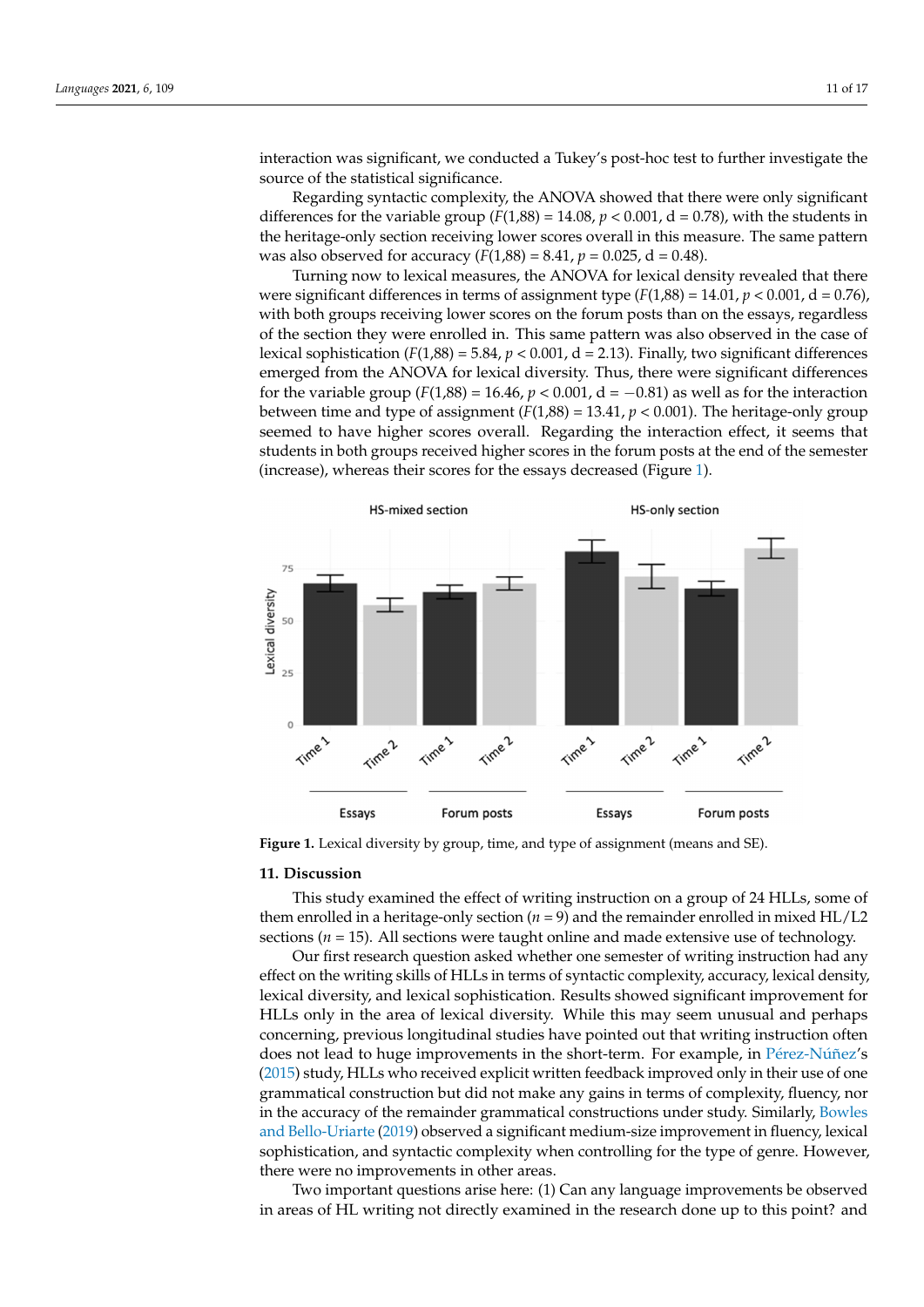(2) How might we adapt HL writing courses to help HLLs improve on the lexical and syntactic measures analyzed in this and other studies? The first issue has already been mentioned in previous writing research [\(Bello-Uriarte](#page-13-6) [2019;](#page-13-6) [Norris and Manch](#page-15-28)ón), but it has not been addressed yet in the literature. Studies on writing instruction, be it L2 writing or HL writing, usually rely on quantitative measures, as the ones reported in this study, and tend to not include other, more qualitative measures. It could be the case that HLLs did show gains in areas such as self-confidence or self-perceived improvement. Therefore, using mixed methods approaches to research writing outcomes could be beneficial to tap into other potential areas of improvement. As for the second question, it could be that improvements cannot be observed until later on. In other words, one-semester courses might not be long enough to have an observable impact on HLLs' writing skills using these kinds of measures. As longitudinal studies so far have not spanned longer than a few weeks, it is hard to say, but we believe that this is a fruitful area for research.

Our second question looked at whether there were differences between the two groups under study: a heritage-only section and a mixed HL/L2 section. The only differences observed were in terms of syntactic complexity, accuracy, and lexical diversity. It seems that HLLs enrolled in the heritage-only section received lower scores overall in syntactic complexity and accuracy than HLLs in the mixed section. This difference could simply be due to the fact that the first group of learners already showed lower rates of syntactic complexity and accuracy on the first assignments of the semester than the latter group. Thus, if none of the groups made any gains throughout the semester, it is expected that this difference would still persist in the last assignments. Given that both groups were comparable in terms of proficiency, we attribute this initial difference to a matter of chance. The opposite happened in the case of lexical diversity, as learners in the heritage-only section showed a higher rate of lexical diversity overall compared to learners in the mixed sections.

These results are telling, since, to our knowledge, this study is the first to compare HLLs enrolled in a heritage-only section to those in mixed HL/L2 sections. From a longitudinal perspective, the fact that there were no differences between the groups suggests that quantitatively, HLLs did equally well in both section types. However, we believe our results should be taken with caution, as our findings are based on a small-sized sample of HLLs enrolled at one specific university in the U.S. The fact that the heritage-only section was taught asynchronously while the mixed HL/L2 sections were synchronous may also have played a role, and that was a factor we were not able to operationalize in this study as the asynchronous section is the only heritage-only section of the course offered at the university where this study was conducted. Further research is surely needed before making any conclusions in this area, especially longer-term studies. It would be especially interesting to compare the writing improvement as a result of instruction of HLLs in heritage-only and mixed HL/L2 courses at universities that offer multiple heritage-specific courses to see if more notable improvement emerges over time.

Another issue worth mentioning here is that we only examined the first draft of the essays produced by the learners. This means that we did not analyze whether they improved in subsequent versions after they met with their instructors for personalized feedback. It could be that the feedback received did lead them to improve their drafts differently in each group. This is a possibility that we are currently exploring.

Finally, our third question looked at whether there were any differences between the two assignment types (forum posts and essays). In this regard, we only found differences in the lexical measures examined, but neither in accuracy nor in syntactic complexity. It seems that all HLLs, regardless of the section they were enrolled in, received lower scores in the forum posts than in the essays for all measures, except for lexical diversity, where they showed the opposite pattern. We believe that lower scores in the forum posts for lexical density and lexical sophistication could be attributed to forum posts being a more informal type of assignment than essays. Therefore, these might have made learners less eager to develop their lexical skills, relying on rather frequent and less rich and sophisticated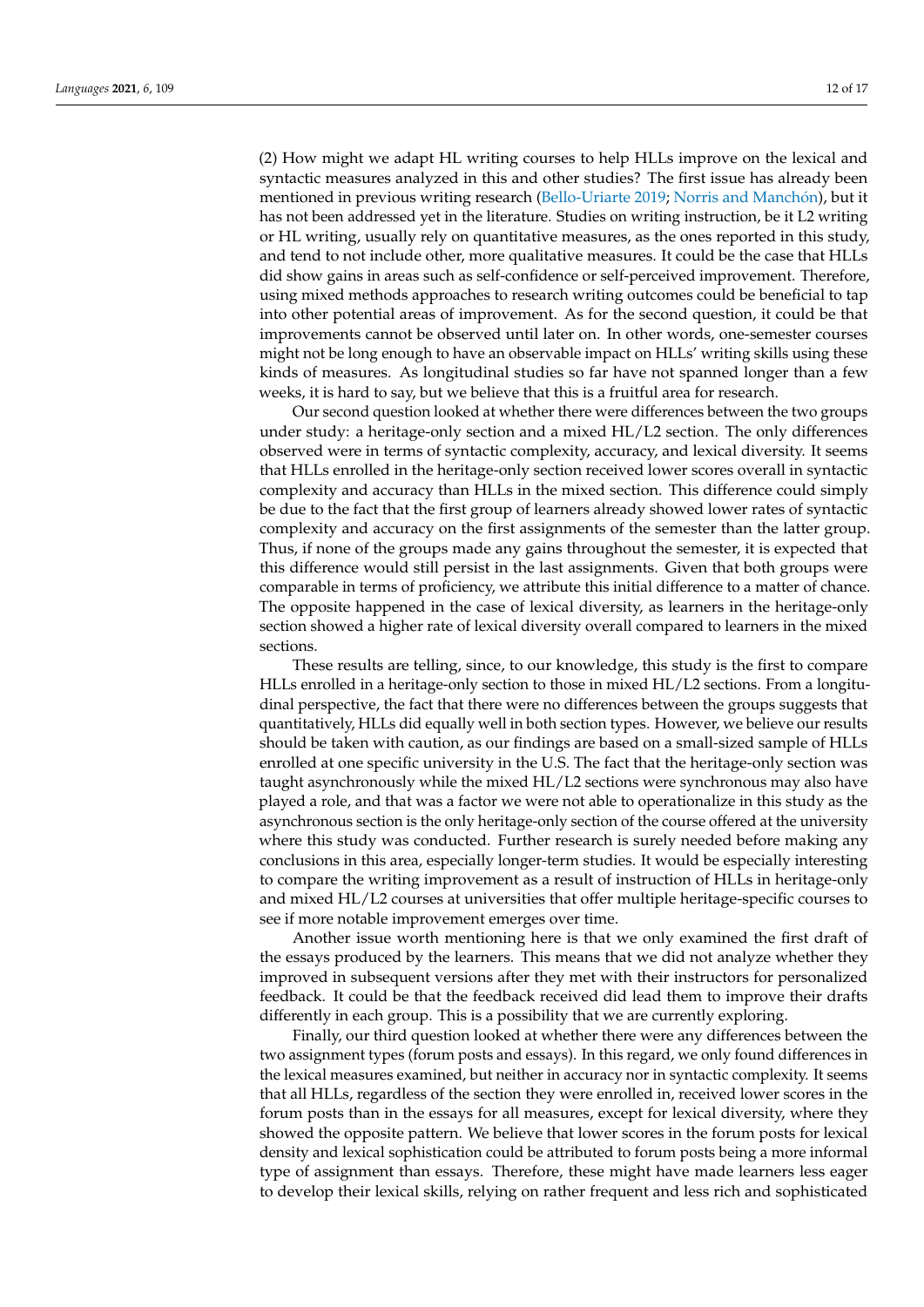vocabulary. As for lexical diversity, we think that exposure to Spanish throughout the semester played a key role in their development of lexical diversity, since students in both sections read and analyzed many texts over the course of the semester. Interestingly, this improvement in lexical diversity did not extend to the essays. We believe that this might be due to the essays differing in terms of genre and to the amount of practice students had with each genre. While the forum posts prompts remained quite consistent over the course of the semester like asking students to do things like paraphrase a source or describe the message of a piece of art, the two essays we analyzed differed in genre to a greater extent. The first essays in the heritage-specific section and the mixed HL/L2 sections were narrative and argumentative, respectively. In both section types, the second essay we analyzed was analytical. For many students, this was the first time they had done an in-depth analysis of a piece of art of any kind, which was the topic of the assignment. We think that this essay might have been more demanding for students in terms of generating ideas and content, which may have led them to focus less on using a diverse vocabulary and more on simply getting their message across. Previous research has found that for L2 learners, narrative is the least complex genre, then argumentative, and then analytical [\(Jeong](#page-15-29) [2017;](#page-15-29) [Yoon and Polio](#page-16-9) [2017\)](#page-16-9). Even though previous L2 writing studies have found that genre is usually a significant variable [\(Bi](#page-14-22) [2020;](#page-14-22) [Yoon and Polio](#page-16-9) [2017\)](#page-16-9), we were not able to factor it in because there were differences between the groups, and we wanted to preserve the ecological validity of the study. We acknowledge that this is a significant limitation of our study and future research should control for this variable to tease apart whether lexical diversity interacts with type of genre.

Since the intermediate-level HLLs in this study were already good at communicating in informal contexts and because forum posts were simply graded for completion, the forum posts might have enhanced that informality [\(Elola and Oskoz](#page-14-19) [2017\)](#page-14-19). Thus, this type of writing assignment might not be the best to develop HLLs' writing skills at intermediate or advanced levels of proficiency and might instead benefit L2 learners to a greater extent or even HLLs at lower levels of proficiency, as they often have more difficulty writing fluently. Alternatively, informal forum posts assignments could be graded for accuracy and grammaticality as well as completion to encourage students to pay more attention to these aspects of their writing. This, in turn, suggests that while using technology in the HL classroom can be very positive, online assignments should still be carefully designed to promote more formal writing, which pushes them past simple informal communication.

While we did not find evidence of marked improvement using quantitative measures, the content of their final forum posts, in which students reflected on the class, revealed that learners in both section types found the course to be very valuable. In the final forum post of the semester, which was one of the two analyzed for this study, learners wrote about their experience in the course. Even though we did not conduct any qualitative analysis on these data, based on mere observation, it seems that many of those who participated in this study reported feeling that they were improving their writing skills markedly as a result of this course and that they felt more confident in their written work. This perceived improvement and confidence boost is not something to be overlooked. Attitude, self-confidence, and motivation all play key roles in language learning, and research that demonstrates how writing courses help HLLs grow in these areas would be very beneficial. As already pointed out in this discussion, future studies should also include qualitative data to examine these issues more in depth.

### **12. Conclusions**

The findings of this study are interesting in that they seem to confirm what previous research in this same vein has found; instructors should not expect enormous gains or gains in all areas after just one semester of instruction. The HLLs examined in this course did not improve in measures of syntactic complexity, accuracy, lexical density, or lexical sophistication over the course of a semester of instruction, but they did in terms of lexical diversity regardless of section type (heritage-only or mixed HL/L2). On all other measures,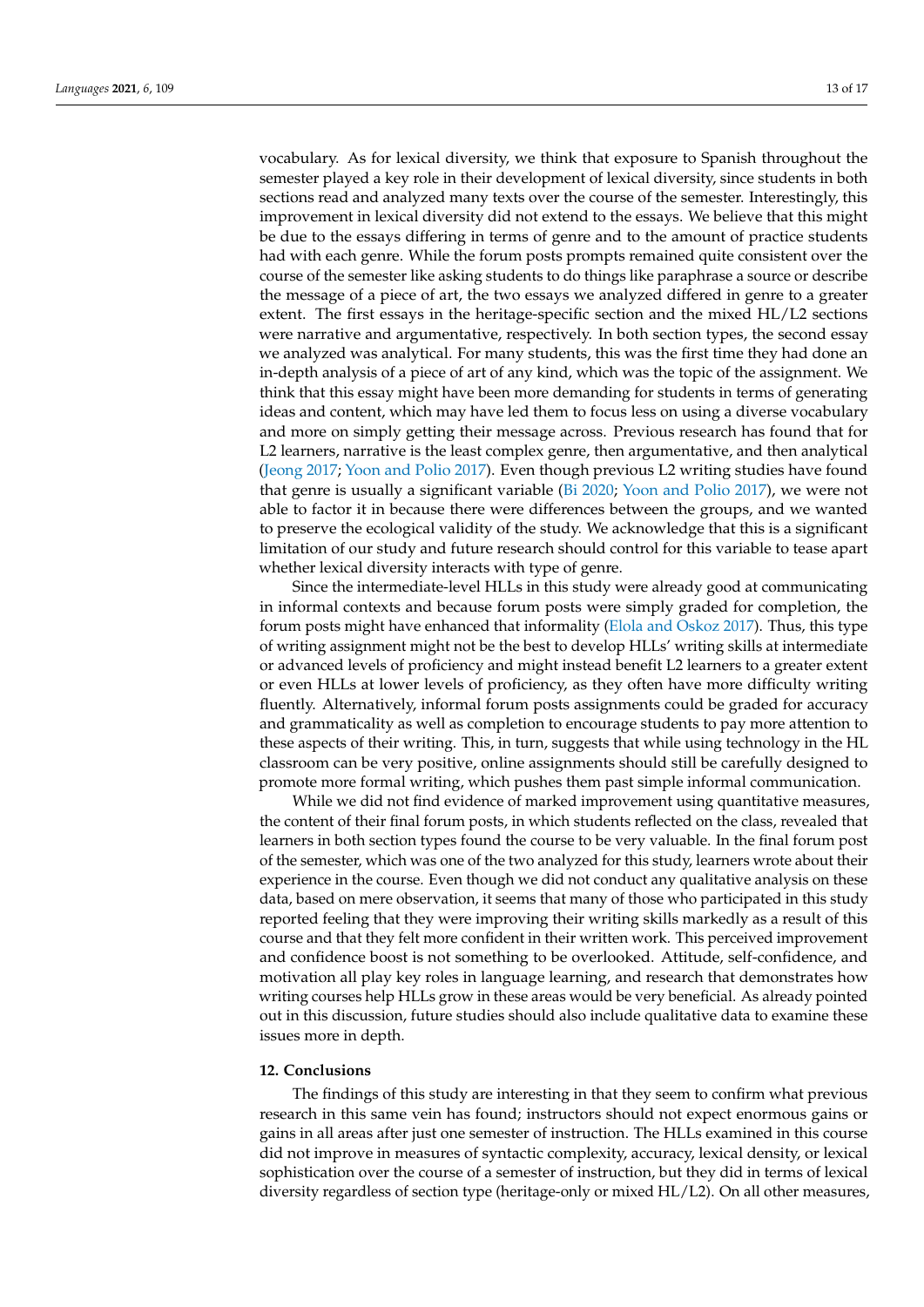they performed similarly at the beginning and end of the semester. There are many potential reasons for this including the role of genre, and the fact that we only analyzed the first draft of the students' essays before they received individual feedback from their instructors and worked on their second version. Although no qualitative measures were used in this study, many students did report that they found the course to be helpful and that they felt more confident in their writing as a result. Thus, it might be important to incorporate mixed methods into this type of research in the future. An additional finding that is important to consider is that informal discussion forums may not be ideal for HLLs at the intermediate or advanced level of proficiency, as they often are quite comfortable with informal communication and this assignment type may not push them to write more accurately or in a more complex fashion. Finally, our sample size for this study was quite small and our findings therefore should be interpreted bearing that in mind. Future studies would do well to compare larger numbers of HLLs and to do so over a longer period of time. It would be especially interesting to see a similar study carried out at a university where more than one heritage-only course is offered to see how extended amounts of diverse HL-specific instruction might help students improve their writing skills.

**Author Contributions:** Conceptualization, I.H. and K.G.; Data curation, I.H. and K.G.; Formal analysis, I.H. and K.G.; Investigation, I.H. and K.G.; Methodology, I.H. and K.G.; Project administration, I.H. and K.G.; Resources, I.H. and K.G.; Software, I.H. and K.G.; Validation, I.H. and K.G.; Visualization, I.H.; Writing—original draft, I.H. and K.G.; Writing—review & editing, I.H. and K.G. All authors have read and agreed to the published version of the manuscript.

**Funding:** This research received no external funding.

**Institutional Review Board Statement:** The study was conducted according to the guidelines of the Declaration of Helsinki, and approved by the Institutional Review Board of the University of Illinois at Urbana-Champaign (protocol #20791, approved on 1 September 2020).

**Informed Consent Statement:** Informed consent was obtained from all subjects involved in the study.

**Data Availability Statement:** The data presented in this study are available on request from the corresponding author. The data are not publicly available due to including FERPA-protected information.

**Acknowledgments:** We want to thank Melissa Bowles for her insightful comments on a previous version of this manuscript. We also want to thank Florencia Henshaw for helping us recruit learners for the study.

**Conflicts of Interest:** The authors declare no conflict of interest.

## **References**

- <span id="page-13-4"></span>Achugar, Mariana, and Cecilia Colombi. 2008. Systemic functional linguistic explorations into the longitudinal study of the advanced capacities: The case of Spanish heritage language learners. In *The Longitudinal Study of Advanced L2 Capacities*. Edited by Lourdes Ortega and Heidi Byrnes. New York: Routledge, pp. 36–57.
- <span id="page-13-2"></span>Acosta, Yesenia, and G. Patricia de la Cruz. 2011. The Foreign Born from Latin America and the Caribbean: 2010. American Community Survey Brief. pp. 10–15. Available online: <https://www.census.gov/library/publications/2011/acs/acsbr10-15.html> (accessed on 20 January 2021).
- <span id="page-13-5"></span><span id="page-13-3"></span>Beaudrie, Sara M., Cynthia Ducar, and Kim Potowski. 2014. *Heritage Language Teaching: Research and Practice*. Boston: McGraw Hill.
- Beaudrie, Sara. 2006. Spanish Heritage Language Development: A Causal-Comparative Study Exploring the Differential Effects of Heritage versus Foreign Language Curriculum. Available online: <https://repository.arizona.edu/handle/10150/194153> (accessed on 20 January 2021).
- <span id="page-13-0"></span>Beaudrie, Sara. 2011. Spanish Heritage Language Programs: A Snapshot of Current Programs in the Southwestern United States. *Foreign Language Annals* 44: 321–37. [\[CrossRef\]](http://doi.org/10.1111/j.1944-9720.2011.01137.x)
- <span id="page-13-1"></span>Beaudrie, Sara. 2012. Research on university-based Spanish heritage language programs in the United States: The current state of affairs. In *Spanish as a Heritage Language in the United States: The State of the Field*. Edited by Sara Beaudrie and Marta Fairclough. Washington, DC: Georgetown University Press, pp. 203–22.
- <span id="page-13-6"></span>Bello-Uriarte, Adrián. 2019. Effects of Instruction on Writing Improvement of University Heritage Learners of Spanish: A Longitudinal Study. Ph.D. thesis, University of Illinois at Urbana-Champaign, Champaign, IL, USA.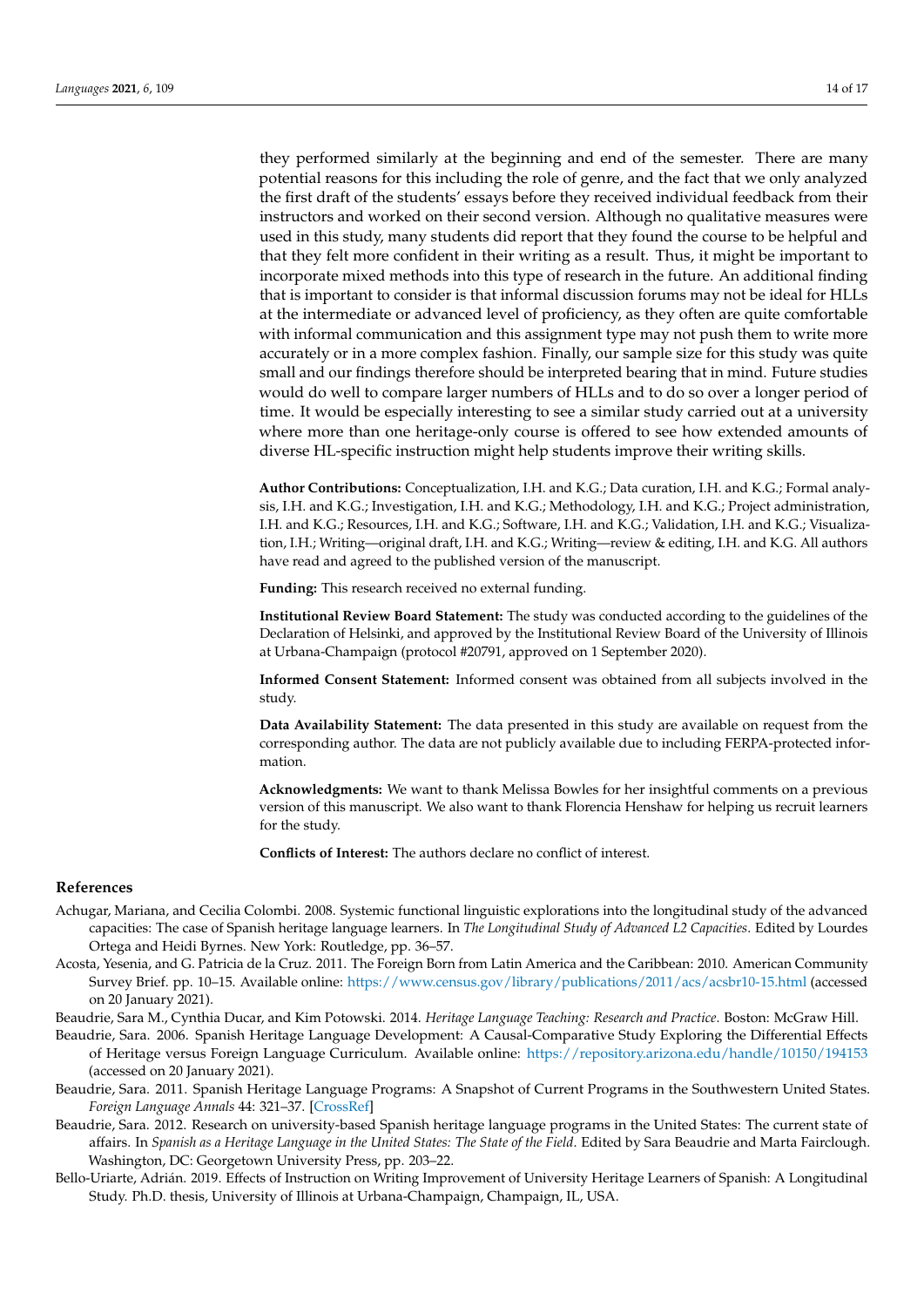- <span id="page-14-15"></span>Bello-Uriarte, Adrián. in press. Effects of instruction on specific measures of accuracy in Spanish heritage learners' writing. In *Outcomes of University Spanish Heritage Language Instruction in the United States*. Edited by Melissa Bowles. Washington, DC: Georgetown University Press.
- <span id="page-14-16"></span>Benmamoun, Elabbas, Silvina Montrul, and Maria Polinsky. 2010. *White Paper: Prolegomena to Heritage Linguistics*. Los Angeles: National Heritage Language Resource Center at UCLA.
- <span id="page-14-22"></span>Bi, Peng. 2020. Revisiting Genre Effects on Linguistic Features of L2 Writing: A Usage-Based Perspective. *International Journal of Applied Linguistics* 30: 429–44. [\[CrossRef\]](http://doi.org/10.1111/ijal.12297)
- <span id="page-14-14"></span>Bowles, Melissa, and Adrián Bello-Uriarte. 2019. What impact does heritage language instruction have on Spanish heritage learners' writing? In *Evidence-Based Second Language Pedagogy*. Edited by Masatoshi Sato and Shawn Loewen. New York: Routledge, pp. 219–39.
- <span id="page-14-3"></span>Bowles, Melissa, and Silvina Montrul. 2014. Heritage Spanish speakers in university language courses: A decade of difference. *ADFL Bulletin* 43: 112–22.
- <span id="page-14-13"></span>Bowles, Melissa. 2018. Outcomes of classroom Spanish heritage language instruction: State of the field and an agenda for the future. In *The Routledge Handbook of Spanish as a Heritage/Minority Language*. Edited by Kim Potowski. New York: Routledge, pp. 331–34.
- <span id="page-14-2"></span>Brown, Alan, and Thompson Gregory. 2018. *The Changing Landscape of Spanish Language Curricula: Designing Higher Education Programs for Diverse Students*. Washington, DC: Washington University Press.
- <span id="page-14-26"></span>Bulté, Bram, and Alex Housen. 2012. Defining and operationalising L2 complexity. In *Dimensions of L2 Performance and Proficiency*. Edited by Alex Housen, Folkert Kuiken and Ineke Vedder. Amsterdam: John Benjamins, pp. 21–46.
- <span id="page-14-7"></span>Callahan, Laura. 2010. U.S. Latinos' Use of Written Spanish: Realities and Aspirations. *Heritage Language Journal* 7: 1–27. [\[CrossRef\]](http://doi.org/10.46538/hlj.7.1.1)
- <span id="page-14-0"></span>Carreira, Maria, and Olga Kagan. 2011. The Results of the National Heritage Language Survey: Implications for Teaching, Curriculum Design, and Professional Development. *Foreign Language Annals* 44: 40–64. [\[CrossRef\]](http://doi.org/10.1111/j.1944-9720.2010.01118.x)
- <span id="page-14-1"></span>Carreira, Maria, and Olga Kagan. 2018. Heritage Language Education: A Proposal for the next 50 Years. *Foreign Language Annals* 51: 152–68. [\[CrossRef\]](http://doi.org/10.1111/flan.12331)
- <span id="page-14-21"></span>Chapelle, Carol A. 2003. English Language Learning and Technology. In *Language Learning & Language Teaching, 7*. Amsterdam: John Benjamins Publishing Company. Available online: <https://benjamins.com/catalog/lllt.7> (accessed on 25 January 2021).
- <span id="page-14-20"></span>Chen, Tsuiping. 2016. Technology-Supported Peer Feedback in ESL/EFL Writing Classes: A Research Synthesis. *Computer Assisted Language Learning* 29: 365–97. [\[CrossRef\]](http://doi.org/10.1080/09588221.2014.960942)
- <span id="page-14-12"></span>Chevalier, Joan F. 2004. Heritage Language Literacy: Theory and Practice. *Heritage Language Journal* 2: 26–44. [\[CrossRef\]](http://doi.org/10.46538/hlj.2.1.2)
- <span id="page-14-11"></span>Colombi, Cecilia, and Joseph Harrington. 2014. Advanced biliteracy development in Spanish as a heritage language. In *Spanish as a Heritage Language in the United States: State of the Field*. Edited by Sara Beaudrie and Marta Fairclough. Washington, DC: Georgetown University Press, pp. 241–58.
- <span id="page-14-10"></span>Colombi, Cecilia. 1995. Actitudes hacia la escritura en español de los estudiantes hispanohablantes a nivel universitario. *REALE* 3: 19–32.
- <span id="page-14-8"></span>Colombi, Cecilia. 1997. Perfil del discurso escrito en textos de hispanohablantes: Teoría y práctica. In *La enseñanza de español a hispanohablantes: Praxis y teoría*. Edited by Cecilia Colombi and Francisco Alarcón. Boston: Houghton-Mifflin, pp. 175–89.
- <span id="page-14-29"></span>Curran-Everett, Douglas. 2018. Explorations in Statistics: The Log Transformation. *Advances in Physiology Education* 42: 343–47. [\[CrossRef\]](http://doi.org/10.1152/advan.00018.2018)
- <span id="page-14-28"></span>Davies, Mark. 2006. *A Frequency Dictionary of Spanish: Core Vocabulary for Learners*. New York: Routledge.
- <span id="page-14-9"></span>Dengub, Evgeny. 2012. Investigating Syntactic and Lexical Complexity, Accuracy, and Fluency in the Writing of Heritage Speakers of Russian. Ph.D. thesis, Bryn Mawr College, Bryn Mawr, PA, USA.
- <span id="page-14-27"></span>Ellis, Rod. 2008. *The Study of Second Language Acquisition*. Oxford: Oxford University Press.
- <span id="page-14-24"></span>Elola, Idoia, and Aana Oskoz. 2014. Promoting foreign language collaborative writing through the use of Web 2.0 tools. In *Technology and Tasks: Exploring Technology-Mediated TBLT*. Edited by Marta González-Lloret and Lourdes Ortega. Amsterdam: John Benjamins, pp. 115–48.
- <span id="page-14-23"></span>Elola, Idoia, and Ana Oskoz. 2010. Collaborative Writing: Fostering Foreign Language and Writing Conventions Development. *Language Learning and Technology* 14: 51–71.
- <span id="page-14-19"></span>Elola, Idoia, and Ana Oskoz. 2017. Writing with 21st Century Social Tools in the L2 Classroom: New Literacies, Genres, and Writing Practices. *Journal of Second Language Writing* 36: 52–60. [\[CrossRef\]](http://doi.org/10.1016/j.jslw.2017.04.002)
- <span id="page-14-25"></span>Elola, Idoia, and Ariana M. Mikulski. 2016. Similar and/or Different Writing Processes? A Study of Spanish Foreign Language and Heritage Language Learners. *Hispania* 99: 87–102. [\[CrossRef\]](http://doi.org/10.1353/hpn.2016.0000)
- <span id="page-14-6"></span>Escobar, Anna Maria, and Kim Potowski. 2015. *El Español De Los Estados Unidos*. Cambridge: Cambridge University Press.
- <span id="page-14-4"></span>Fairclough, Marta. 2011. Testing the Lexical Recognition Task with Spanish/English Bilinguals in the United States. *Language Testing* 28: 273–97. [\[CrossRef\]](http://doi.org/10.1177/0265532210393151)
- <span id="page-14-5"></span>Felix, Angela. 2004. The Adult Heritage Speaker in the Foreign Language Classroom. Ph.D. thesis, Capella University, Minneapolis, MN, USA.
- <span id="page-14-17"></span>Francés, Elena, and Rubén Benítez. 2019. *Manual de gramática y ortografía para hispanos*. New York: Pearson.
- <span id="page-14-18"></span>Godwin-Jones, Robert. 2018. Second Language Writing Online: An Update. *Language Learning & Technology* 22: 1–15.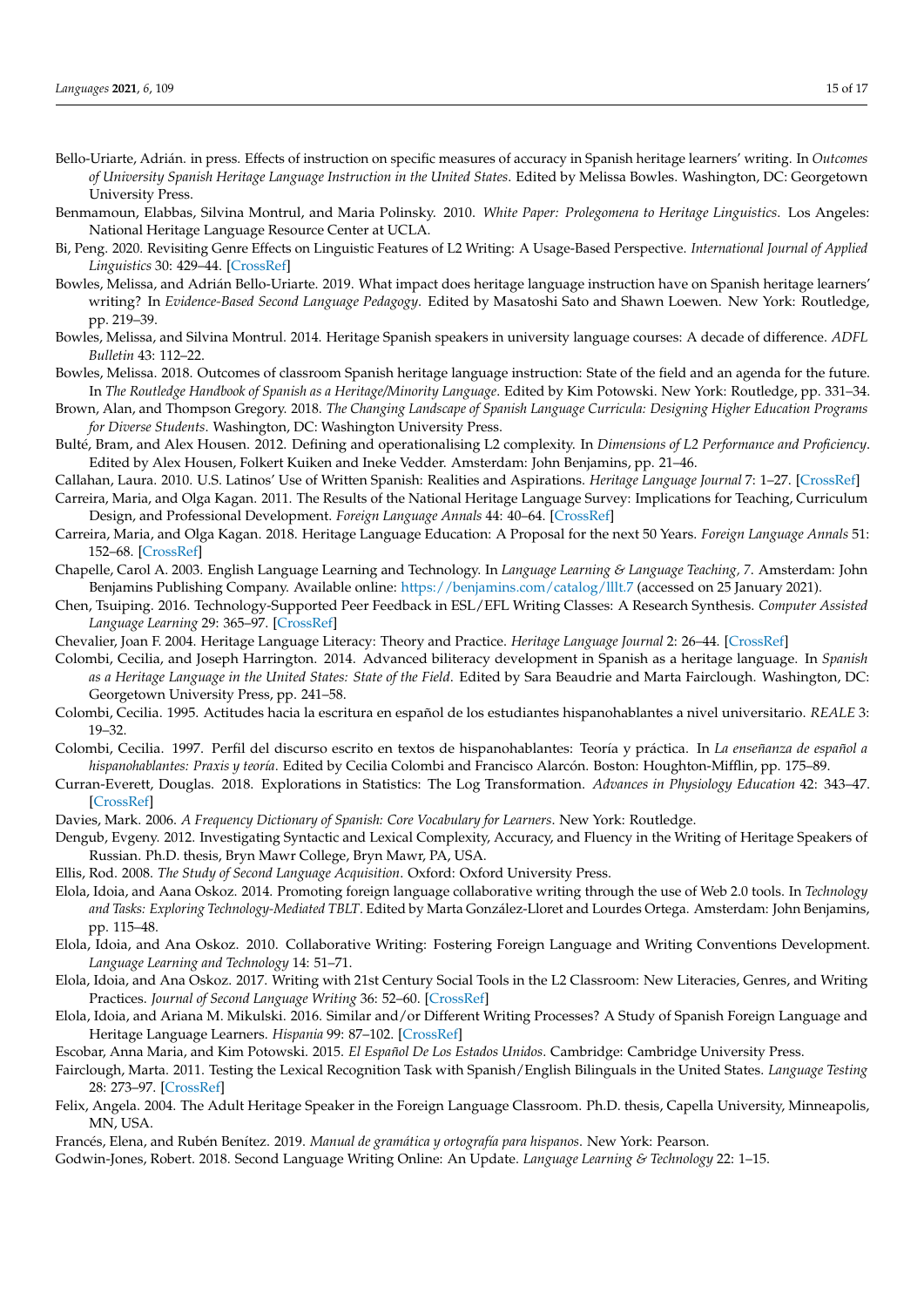<span id="page-15-20"></span><span id="page-15-10"></span>Hammerly, Hector. 1991. *Fluency and Accuracy: Toward Balance in Language Teaching and Learning*. Multilingual Matters 73. Bristol: Multilingual Matters Ltd.

<span id="page-15-12"></span>Henshaw, Florencia Giglio. 2020. *Comunicación Escrita*, 3rd ed. London: Pearson.

- <span id="page-15-6"></span>Henshaw, Florencia Giglio. 2016. Online Courses for Heritage Learners: Best Practices and Lessons Learned. *Advances in Spanish as a Heritage Language*, 281–98. [\[CrossRef\]](http://doi.org/10.1075/sibil)
- <span id="page-15-15"></span>Housen, Alex, Folkert Kuiken, and Ineke Vedder. 2012. Complexity, accuracy, and fluency: Definitions, measurement and research. In *Dimensions of L2 Performance and Proficiency*. Edited by Alex Housen, Folkert Kuiken and Ineke Vedder. Amsterdam: John Benjamins, pp. 1–20.
- <span id="page-15-18"></span>Hunt, Kellogg W. 1965. Grammatical Structures Written at Three Grade Levels. NCTE Research Report No. 3. Available online: <https://eric.ed.gov/?id=ED113735> (accessed on 2 February 2021).
- <span id="page-15-13"></span>Hyland, Ken. 2011. Learning to write: Issues in theory, research, and pedagogy. In *Learning to Write and Writing to Learn in an Additional Language*. Edited by Rosa Manchón. Amsterdam: John Benjamins, pp. 17–35.
- <span id="page-15-3"></span>Jegerski, Jill, and Estefanía Ponti. 2014. Peer Review among Students of Spanish as a Heritage Language: The Effectiveness of a Metalinguistic Literacy Task. *Linguistics and Education* 26: 70–82. [\[CrossRef\]](http://doi.org/10.1016/j.linged.2014.03.002)
- <span id="page-15-29"></span>Jeong, Heejeong. 2017. Narrative and expository genre effects on students, raters, and performance criteria. *Assessing Writing* 31: 113–25. [\[CrossRef\]](http://doi.org/10.1016/j.asw.2016.08.006)
- <span id="page-15-14"></span>Larsen-Freeman, Diane. 1978. An ESL Index of Development. *TESOL Quarterly* 12: 439–48. [\[CrossRef\]](http://doi.org/10.2307/3586142)
- <span id="page-15-25"></span>Laufer, Batia, and Paul Nation. 1995. Vocabulary Size and Use: Lexical Richness in L2 Written Production. *Applied Linguistics* 16: 307–22. [\[CrossRef\]](http://doi.org/10.1093/applin/16.3.307)
- <span id="page-15-7"></span>Lee, Man-Kit. 2015. Peer Feedback in Second Language Writing: Investigating Junior Secondary Students' Perspectives on Inter-Feedback and Intra-Feedback. *System Complete* 55: 1–10. [\[CrossRef\]](http://doi.org/10.1016/j.system.2015.08.003)
- <span id="page-15-23"></span>McCarthy, Philip M., and Scott Jarvis. 2010. MTLD, Vocd-D, and HD-D: A Validation Study of Sophisticated Approaches to Lexical Diversity Assessment. *Behavior Research Methods* 42: 381–92. [\[CrossRef\]](http://doi.org/10.3758/BRM.42.2.381)
- <span id="page-15-24"></span>Michalke, Meik. 2021. KoRpus: Text Analysis with Emphasis on POS Tagging, Readability, and Lexical Diversity. Available online: <https://reaktanz.de/?c=hacking&s=koRpus> (accessed on 5 February 2021).
- <span id="page-15-1"></span>Montrul, Silvina, and Melissa Bowles. 2017. Instructed Heritage Language Acquisition. In *The Routledge Handbook of Instructed Second Language Acquisition*. Edited by Shawn Loewen and Masatoshi Sato. New York City: Routledge, pp. 488–502. [\[CrossRef\]](http://doi.org/10.4324/9781315676968)
- <span id="page-15-26"></span>Montrul, Silvina, and Roumyana Slabakova. 2003. Competence similarities between native and near-native speakers: An investigation of the preterite-imperfect contrast in Spanish. *Studies in Second Language Acquisition* 25: 351–98. [\[CrossRef\]](http://doi.org/10.1017/S0272263103000159)
- <span id="page-15-27"></span>Montrul, Silvina. 2004. Subject and Object Expression in Spanish Heritage Speakers: A Case of Morphosyntactic Convergence. *Bilingualism: Language and Cognition* 7: 125–42. [\[CrossRef\]](http://doi.org/10.1017/S1366728904001464)
- <span id="page-15-0"></span>Montrul, Silvina. 2016. *The Acquisition of Heritage Languages*. Cambridge: Cambridge University Press.
- <span id="page-15-2"></span>Mrak, Ariana. 2020. Developing Writing in Spanish Heritage Language Learners: An Integrated Process Approach. *Dimension*. Available online: <https://eric.ed.gov/?id=EJ1249861> (accessed on 26 January 2020).
- <span id="page-15-28"></span>Norris, John M., and Rosa M. Manchón. Investigating L2 writing development from multiple perspectives: Issues in theory and research. In *L2 Writing Development: Multiple Perspectives*. Edited by Rosa Manchón. Berlin and Boston: De Gruyter Mouton, Chapter 9. pp. 221–44.
- <span id="page-15-17"></span>Norris, John M., and Lourdes Ortega. 2009. Towards an Organic Approach to Investigating CAF in Instructed SLA: The Case of Complexity. *Applied Linguistics* 30: 555–78. [\[CrossRef\]](http://doi.org/10.1093/applin/amp044)
- <span id="page-15-16"></span>Ortega, Lourdes. 2003. Syntactic Complexity Measures and Their Relationship to L2 Proficiency: A Research Synthesis of College-Level L2 Writing. *Applied Linguistics* 24: 492–518. [\[CrossRef\]](http://doi.org/10.1093/applin/24.4.492)
- <span id="page-15-8"></span>Oskoz, Ana, and Idoia Elola. 2014. Integrating digital stores in the writing class. Towards a 21st century literacy. In *Digital Literacies in Foreign and Second Language Education*. Edited by Janel Pettes Guikema and Lawrence Williams. San Marcos, TX, USA: Computer Assisted Language Instruction Consortium (CALICO), pp. 179–200.
- <span id="page-15-9"></span>Oskoz, Ana, and Idoia Elola. 2016. Digital stories: Bringing multimodal texts to the Spanish writing classroom. *ReCALL: The Journal of EUROCALL* 28: 326–42. [\[CrossRef\]](http://doi.org/10.1017/S0958344016000094)
- <span id="page-15-19"></span><span id="page-15-11"></span>Pallotti, Gabriele. 2009. CAF: Defining, Refining and Differentiating Constructs. *Applied Linguistics* 30: 590–601. [\[CrossRef\]](http://doi.org/10.1093/applin/amp045)
- Pennington, Martha. 2004. Electronic media in second language writing: An overview of tools and research findings. In *New Perspectives on CALL for Second Language Classrooms*. Edited by Sandra Fotos and Charles Browne. New York: Routledge, pp. 69–92.
- <span id="page-15-4"></span>Pérez-Núñez, Antonio. 2015. The Effects of Comprehensive Written Corrective Feedback on the Revision and Acquisition of Specific L2 Forms. Ph.D. thesis, University of Illinois at Urbana-Champaign, Champaign, IL, USA.
- <span id="page-15-21"></span>Polinsky, Maria. 2018. *Heritage Languages and Their Speakers*. Cambridge Studies in Linguistics. Cambridge: Cambridge University Press.
- <span id="page-15-5"></span>Polio, Charlene, and Mark Shea. 2014. An Investigation into Current Measures of Linguistic Accuracy in Second Language Writing Research. *Journal of Second Language Writing* 26: 10–27. [\[CrossRef\]](http://doi.org/10.1016/j.jslw.2014.09.003)
- <span id="page-15-22"></span>Polio, Charlene. 1997. Measures of Linguistic Accuracy in Second Language Writing Research. *Language Learning* 47: 101–43. [\[CrossRef\]](http://doi.org/10.1111/0023-8333.31997003)